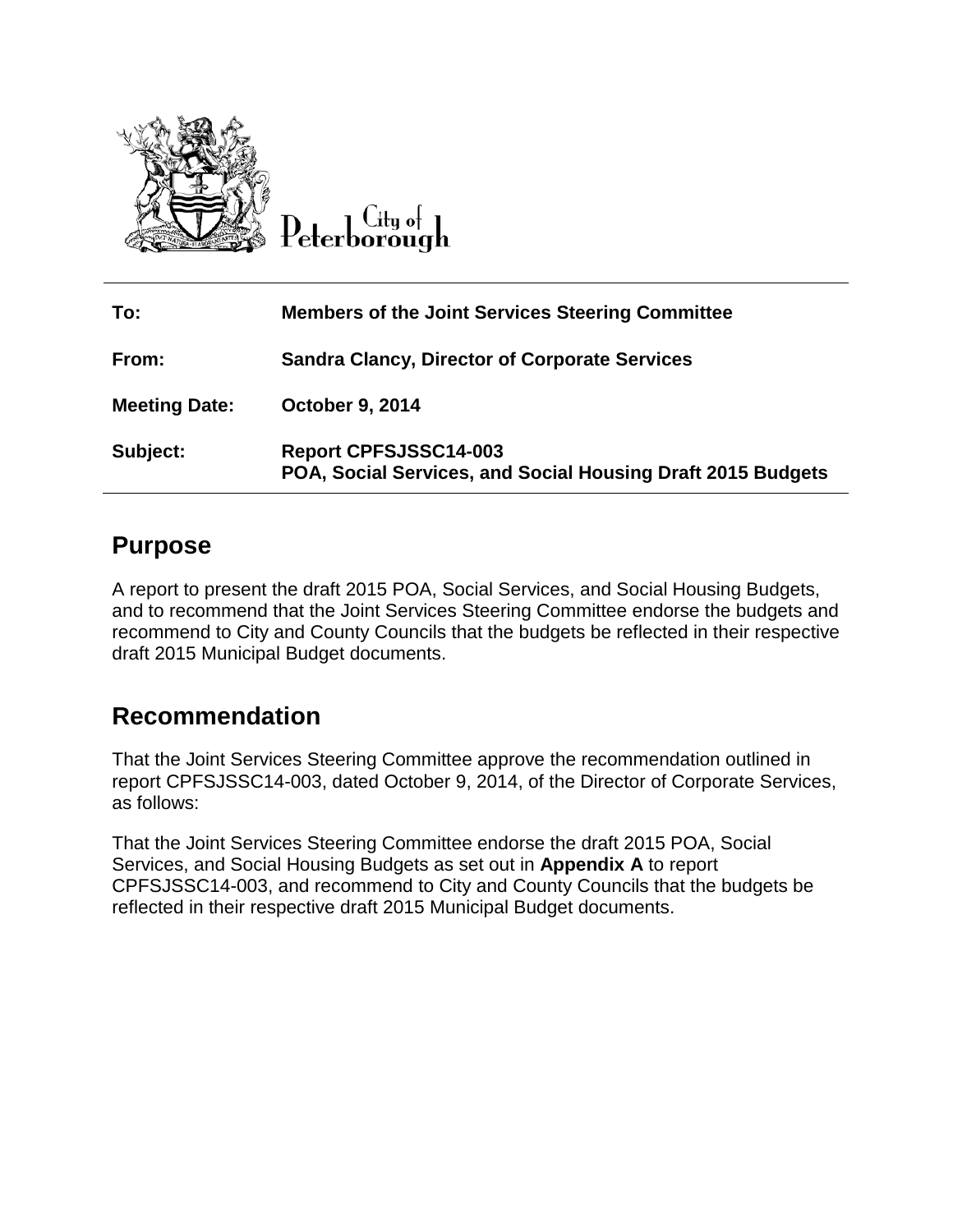# **Budget and Financial Implications**

| <b>Description</b>     | <b>2014 Net</b><br><b>Funding</b><br><b>Requirement</b> | <b>2015 Net</b><br><b>Funding</b><br><b>Requirement</b> | \$ Change | % Change         |
|------------------------|---------------------------------------------------------|---------------------------------------------------------|-----------|------------------|
| Col 1                  | Col 2                                                   | Col <sub>3</sub>                                        | Col 4     | Col <sub>5</sub> |
| County                 |                                                         |                                                         |           |                  |
| POA (Net revenues)     | (602, 910)                                              | (625,776)                                               | (22, 866) | 3.8%             |
| <b>Social Services</b> | 2,179,006                                               | 2,122,567                                               | (56,439)  | $-2.6%$          |
| Social Housing         | 5,020,901                                               | 5,135,761                                               | 114,860   | 2.3%             |
| <b>Total County</b>    | 6,596,997                                               | 6,632,552                                               | 35,555    | .01%             |
| City                   |                                                         |                                                         |           |                  |
| POA (Net revenues)     | (519, 828)                                              | (533,068)                                               | (13, 240) | 2.5%             |
| <b>Social Services</b> | 8,724,796                                               | 8,379,154                                               | (345,642) | $-4.0%$          |
| Social Housing         | 4,329,006                                               | 4,374,908                                               | 45,902    | 1.1%             |
| <b>Total City</b>      | 12,533,974                                              | 12,220,994                                              | (312,980) | $-2.5%$          |

The following chart summarizes the net tax levy impacts for the City and County.

# **Background**

City staff will be presenting the attached draft 2015 budgets for the POA, Social Services, and Social Housing areas during the October 9, 2014 Joint Services Steering Committee.

Submitted by,

Sandra Clancy Director of Corporate Services

Contact Name

Sandra Clancy Director of Corporate Services Phone: 705-742-7777, Ext. 1863 Toll Free: 1855-738-3755, Ext. 1863 Fax: 705-876-4607 E-mail: [sclancy@peterborough.ca](mailto:sclancy@peterborough.ca)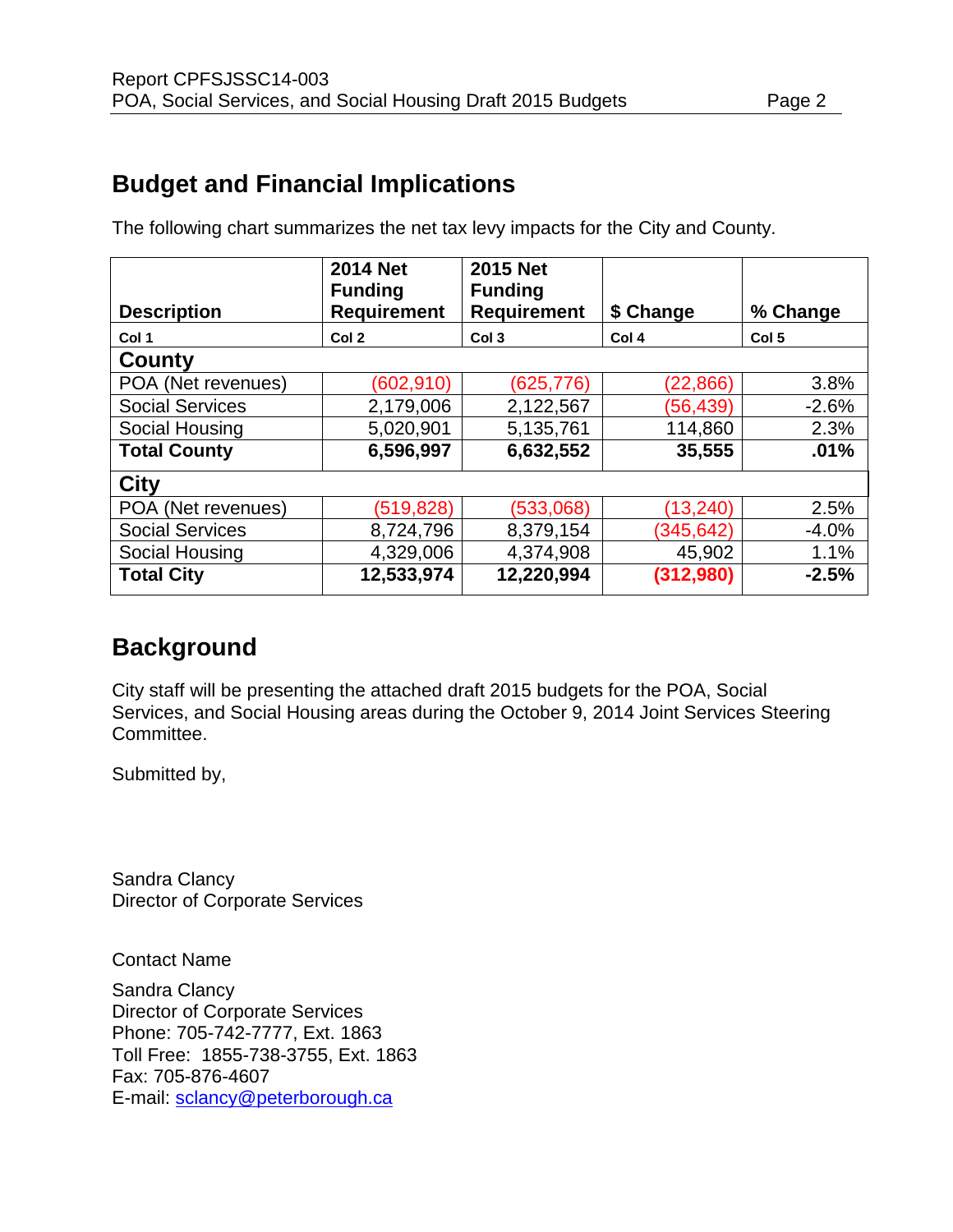Attachments:

Appendix A Draft 2015 Budgets for: - POA

- 
- Social Services
- Social Housing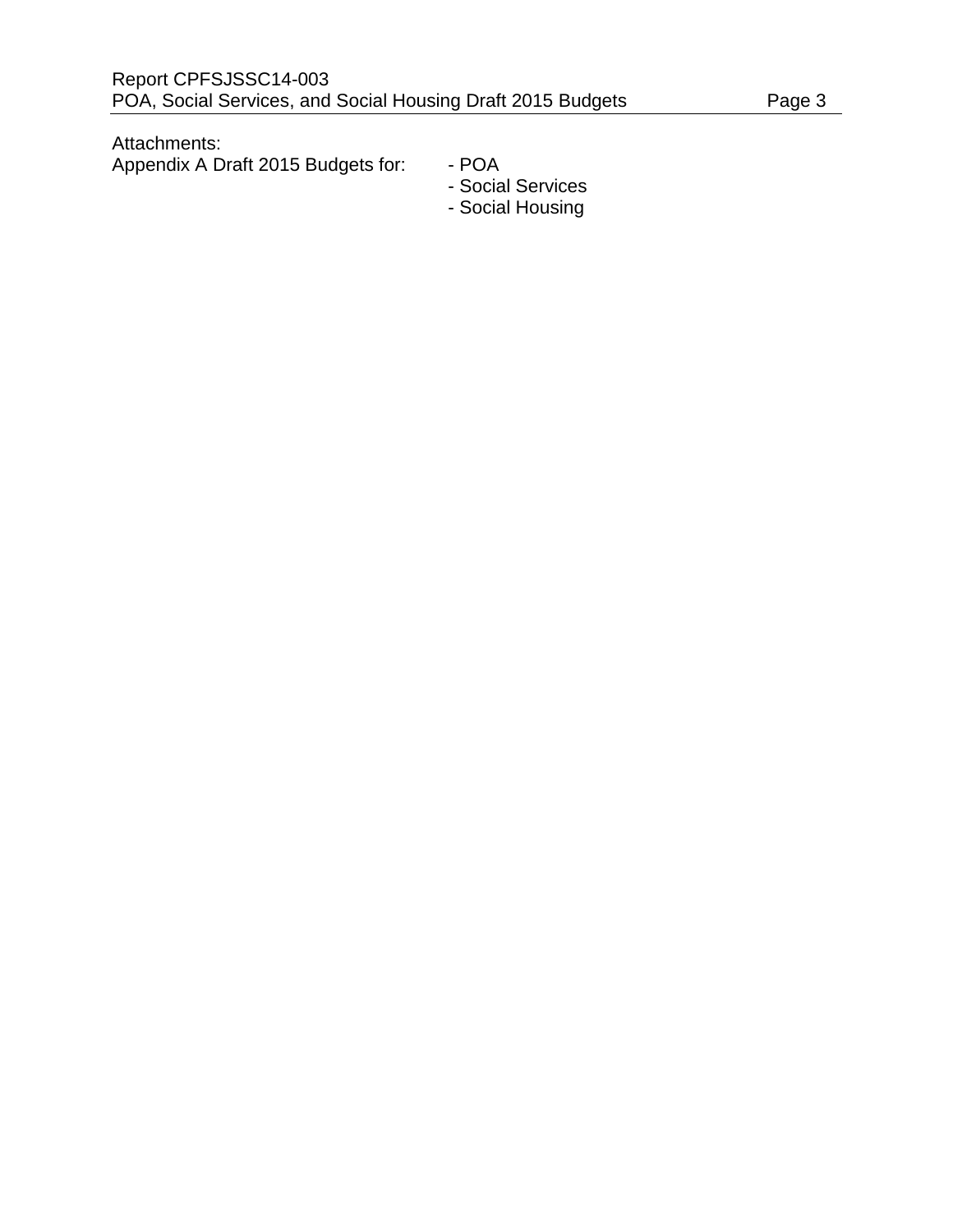# **Appendix A**

Draft 2015 Budgets for POA, Social Services, Social Housing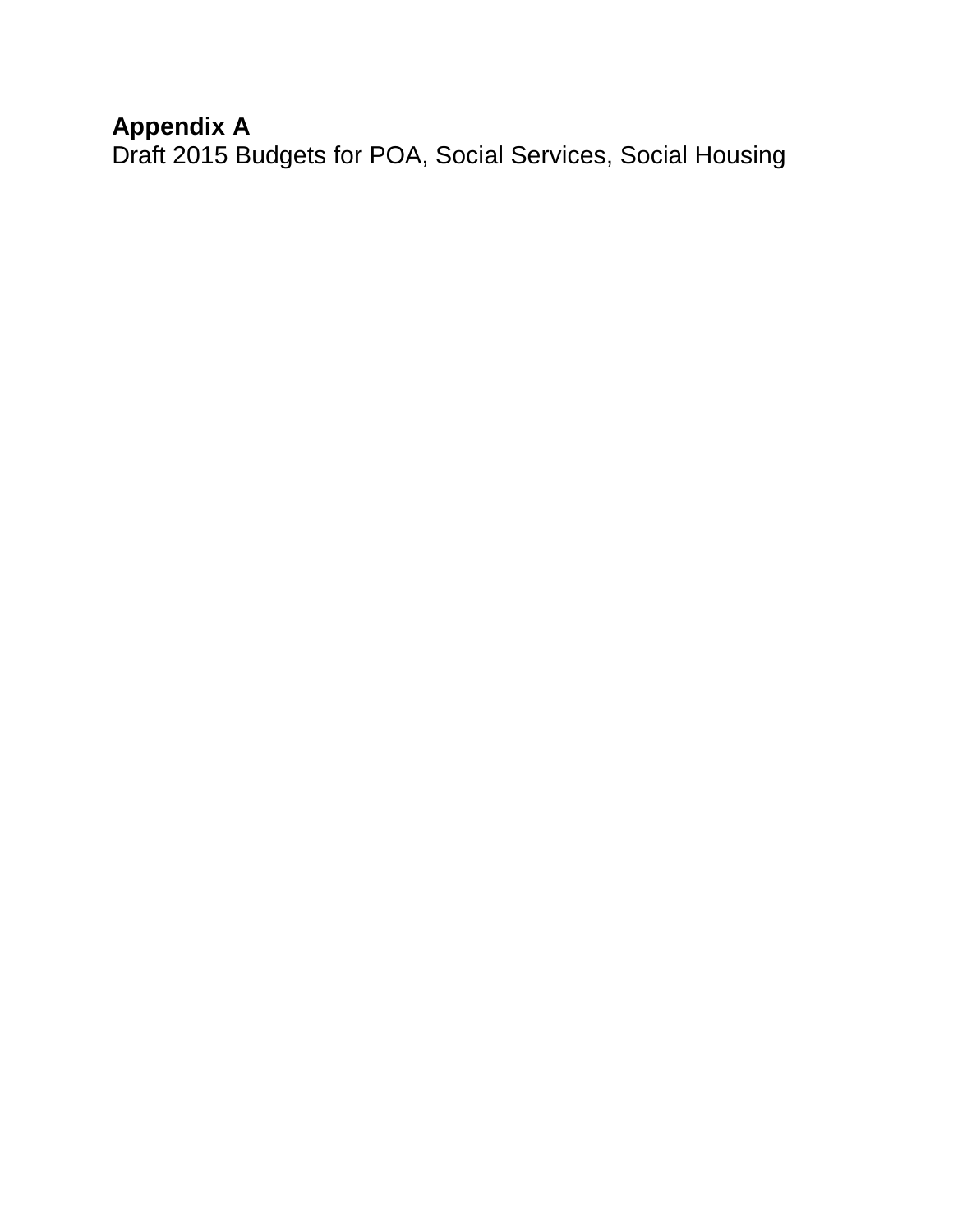### **2015 Operating Budget**

|                                       |               |                            |                               |                                |                   |                               | Variances 2014 - 2015 Budget   |
|---------------------------------------|---------------|----------------------------|-------------------------------|--------------------------------|-------------------|-------------------------------|--------------------------------|
| <b>Description</b>                    | 2014 Approved | 2014 Preliminary<br>Actual | Over (Under)<br>2014 Budget % | Over (Under)<br>2014 Budget \$ | 2015<br>Requested | Over (Under)<br>2014 Budget % | Over (Under)<br>2014 Budget \$ |
| <b>ILEGAL SERVICES</b>                |               |                            |                               |                                |                   |                               |                                |
| <b>Gross Expenditures</b>             |               |                            |                               |                                |                   |                               |                                |
| Provincial Offences Act Office        | 1,327,262     | 1,224,977                  | $-7.7%$                       | $-102,285$                     | 1,241,156         | $-6.5%$                       | $-86,106$                      |
|                                       | 1,327,262     | 1,224,977                  | $-7.7%$                       | $-102,285$                     | 1,241,156         | $-6.5%$                       | $-86,106$                      |
| <b>Revenues</b>                       |               |                            |                               |                                |                   |                               |                                |
| <b>Provincial Offences Office</b>     | 1,847,090     | 1,722,713                  | $-6.7%$                       | $-124,377$                     | 1,774,224         | $-3.9%$                       | $-72,866$                      |
|                                       | 1,847,090     | 1,722,713                  | $-6.7%$                       | $-124,377$                     | 1,774,224         | $-3.9%$                       | $-72,866$                      |
| Net Requirements                      |               |                            |                               |                                |                   |                               |                                |
| <b>Provincial Offences Act Office</b> | $-519,828$    | $-497,736$                 | $-4.2%$                       | 22,092                         | $-533,068$        | 2.5%                          | $-13,240$                      |
|                                       | $-519,828$    | $-497,736$                 | $-4.2%$                       | 22,092                         | $-533,068$        | 2.5%                          | $-13,240$                      |

**Note: 2015 Budget: The \$1,774,224 Budgeted Revenue noted above is comprised of Gross Budgeted POA Revenue (\$2,400,000)**

 **less the County's Share of POA Net Revenues (\$625,776)**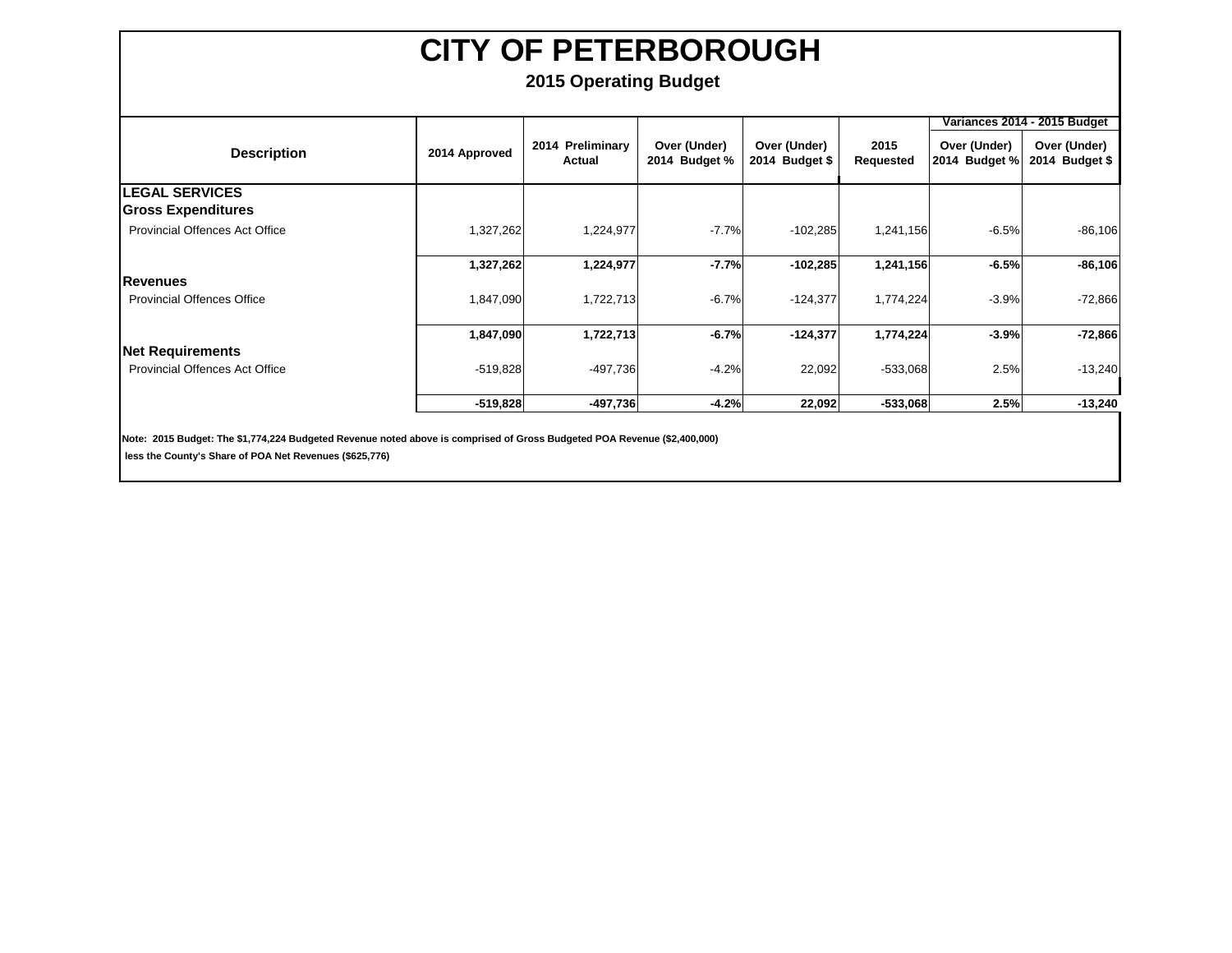## **2015 Operating Budget Form 1**

**Department: Legal Services Division: Provincial Offences Act Office**

#### **Statement of Purpose:**

The Provincial Offences Office is responsible for administration, courtroom support and municipal prosecution of **Provincial Offences Act** ("POA") offences as well as municipal by-laws within the City and County of Peterborough. The POA Office ensures compliance with the Act, the Memorandum of Understanding (MOU) with the Ministry of the Attorney General (MAG), and the Intermunicipal Service Agreement.

#### **Highlights:**

Net revenues are divided between the City and the County of Peterborough based on the prior year's relative weighted assessment. The County's share for 2015 is 54.0% up from 53.7% in 2014. The City's share is 46%.

The number of charges issued is the primary driver of the POA Court system however the Court has no influence on the number of charges issued by the enforcement agencies. The charges laid are based on the type of offences that occur and the enforcement resources available to address those offences. POA revenues are generated from the payment of fines and it is anticipated that the fine revenue will decrease modestly for 2015.

Staff has successfully negotiated a three year lease extension with the Ministry of the Attorney General ("MAG") for the Ontario Court of Justice with guaranteed accommodation for the POA court at 70 Simcoe Street. Since the building owned by the City will be vacated by MAG in three years, a POA Facility Needs Study has been budgeted for \$25,000 in 2017's Capital Budget.

**Budget Account #: 101-183**

**Activity Name: Provincial Offences Act Office**

#### **Performance Data/Work Program:**

| S Defaulted<br>Fines | 2010 | 2011                  | 2012 | 2013 | 2014<br>YTN |
|----------------------|------|-----------------------|------|------|-------------|
| Collected            |      | \$841,640   \$852,691 |      |      | \$671,209   |

- 2013 collection of defaulted fines increased by 11.5% over 2012
- 2013 was the second year the total defaulted fines collected exceeded 1 million dollars
- 2014 statistics are from January 1 July 31, 2014

| <b>Charges Received</b> | 2010   | 2011   | 2012   | 2013   | 2014<br><b>YTD</b> |
|-------------------------|--------|--------|--------|--------|--------------------|
| Federal Part 1 & P3     | 236    | 176    | 156    | 136    | 65                 |
| Part 1 Tickets          | 15,567 | 17,837 | 20.843 | 18.464 | 10,980             |
| Parking                 | 7,939  | 7.253  | 6.847  | 6.949  | 4.111              |
| Part 3 Informations     | 2.048  | 1.644  | 1.843  | 1.906  | 844                |
| Totals                  | 25,790 | 26,910 | 29,689 | 27.455 | 16,000             |

- 2014 statistics are from January 1 July 31, 2014
- There was a 7.5% decrease in the total number of charges filed in 2013 over charges filed in 2012 though the trend shows an average increase of 2.5% per year from 2006 to 2013

| <b>Staff Complement</b> (Forms 3,4, & 5) | 2014 Approved | 2015 Request |
|------------------------------------------|---------------|--------------|
| <b>Established Full Time Salary</b>      | 8.000         | 8.000        |
| Established Full Time Wage               |               |              |
| <b>Part Time Positions</b>               | 0.549         | 0.549        |
| Total F.T.E.                             | 8.549         | 8.549        |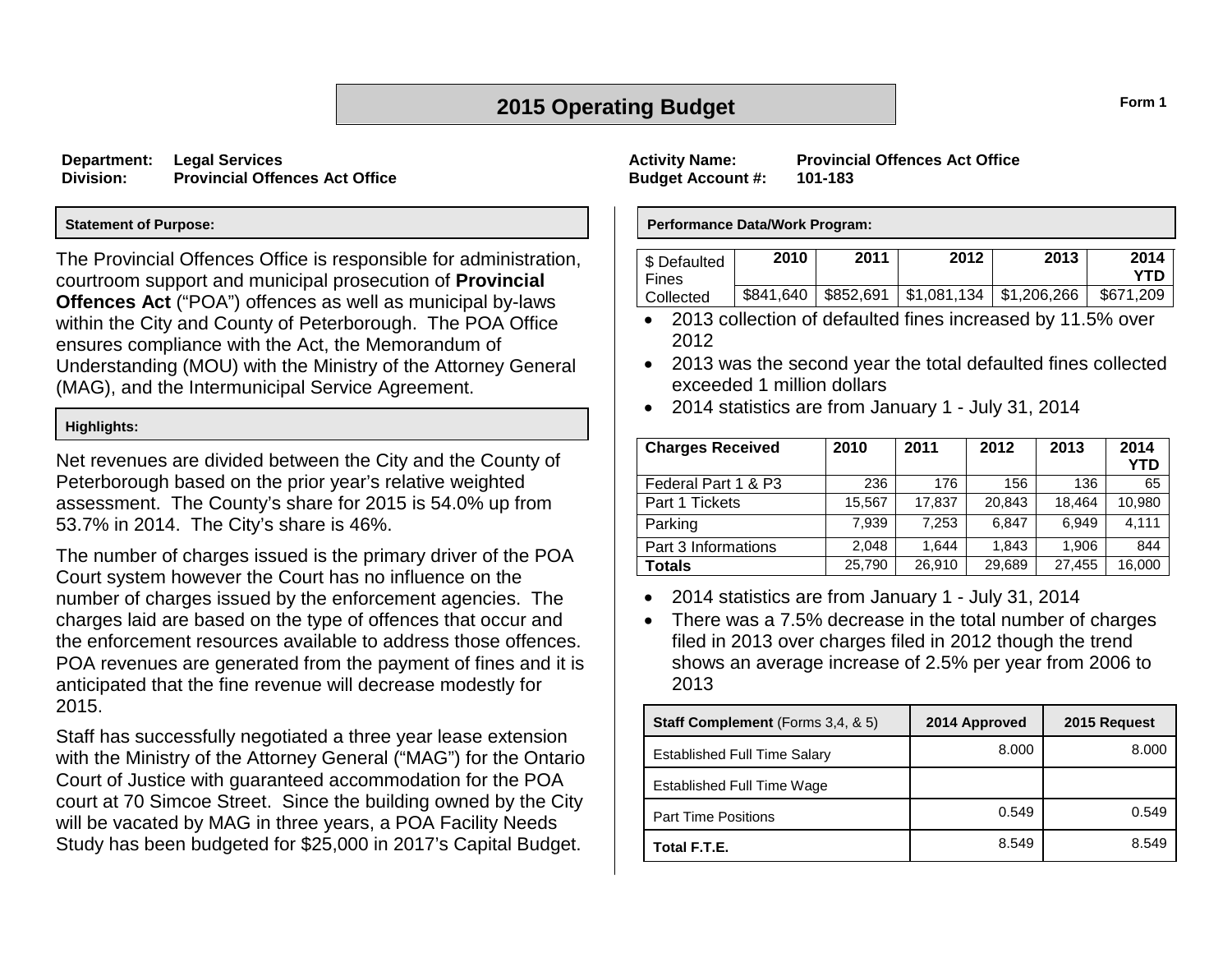|                                   |               |                            |                               |                                |                   |                               | Variances 2014 - 2015 Budget   |
|-----------------------------------|---------------|----------------------------|-------------------------------|--------------------------------|-------------------|-------------------------------|--------------------------------|
| <b>Description</b>                | 2014 Approved | 2014 Preliminary<br>Actual | Over (Under)<br>2014 Budget % | Over (Under)<br>2014 Budget \$ | 2015<br>Requested | Over (Under)<br>2014 Budget % | Over (Under)<br>2014 Budget \$ |
| <b>Provincial Offences Office</b> |               |                            |                               |                                |                   |                               |                                |
| Personnel                         | 666,113       | 678,632                    | 1.9%                          | 12,519                         | 683,597           | 2.6%                          | 17,484                         |
| Contractual                       | 129,440       | 122,180                    | $-5.6%$                       | $-7,260$                       | 123,540           | $-4.6%$                       | $-5,900$                       |
| Materials, Supplies               | 45,300        | 41,100                     | $-9.3%$                       | $-4,200$                       | 44,170            | $-2.5%$                       | $-1,130$                       |
| Repair and Maintenance            | 1,000         | 500                        | $-50.0%$                      | $-500$                         | 500               | $-50.0%$                      | $-500$                         |
| Fees & Debt servicing             | 422,190       | 338,440                    | $-19.8%$                      | $-83,750$                      | 337,714           | $-20.0%$                      | $-84,476$                      |
| New Equipment                     | 2,000         | 1,000                      | $-50.0%$                      | $-1,000$                       | 1,000             | $-50.0%$                      | $-1,000$                       |
| Rentals                           | 44,794        | 28,000                     | $-37.5%$                      | $-16,794$                      | 35,000            | $-21.9%$                      | $-9,794$                       |
| Travelling, Training              | 16,425        | 15,125                     | $-7.9%$                       | $-1,300$                       | 15,635            | $-4.8%$                       | $-790$                         |
| Inter Dept Charges                |               |                            |                               |                                |                   |                               |                                |
| Other and Recoveries              |               |                            | 0.0%                          | $\Omega$                       |                   | 0.0%                          | $\overline{0}$                 |
|                                   |               |                            |                               |                                |                   |                               |                                |
|                                   | 1,327,262     | 1,224,977                  | $-7.7%$                       | $-102,285$                     | 1,241,156         | $-6.5%$                       | $-86,106$                      |
| Revenue                           |               |                            |                               |                                |                   |                               |                                |
| Fine Revenue                      | 2,450,000     | 2,300,000                  | $-6.1%$                       | $-150,000$                     | 2,400,000         | $-2.0%$                       | $-50,000$                      |
| <b>Net Municipal Share</b>        | $-1,122,738$  | $-1,075,023$               | $-4.2%$                       | 47,715                         | $-1,158,844$      | 3.2%                          | $-36,106$                      |
| <b>County Allocation</b>          | $-602,910$    | $-577,287$                 | $-4.2%$                       | 25,623                         | $-625,776$        | 3.8%                          | $-22,866$                      |
| <b>INET REVENUE</b>               | $-519,828$    | $-497,736$                 | $-4.2%$                       | 22,092                         | $-533,068$        | 2.5%                          | $-13,240$                      |
|                                   |               |                            |                               |                                |                   |                               |                                |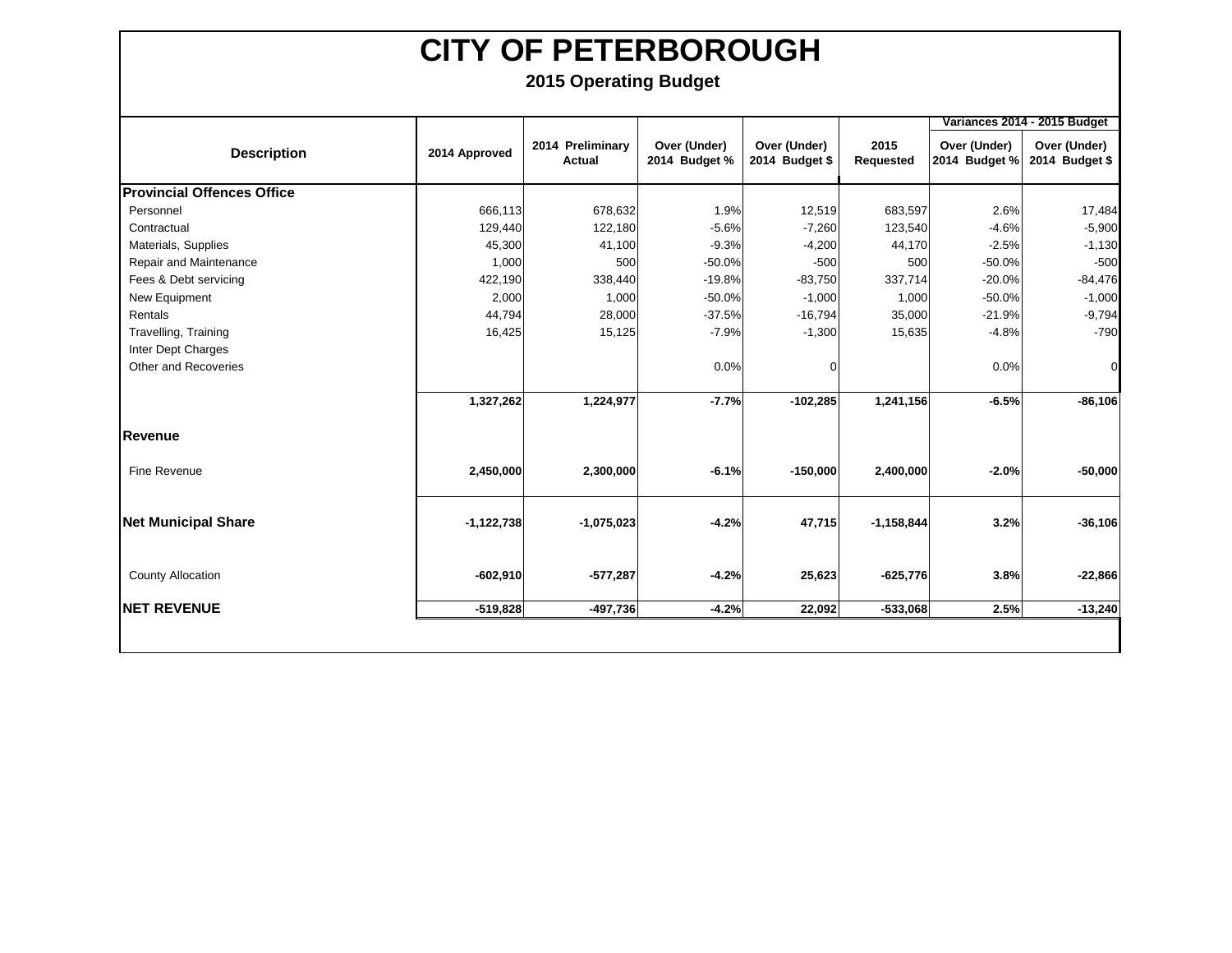|                                                                          | Cap Form 1 (Other)<br>2015-2024 Capital Budget Justification<br><b>Other Capital Assets</b>                                                                                                                                                                                                                                                                                                               |  |
|--------------------------------------------------------------------------|-----------------------------------------------------------------------------------------------------------------------------------------------------------------------------------------------------------------------------------------------------------------------------------------------------------------------------------------------------------------------------------------------------------|--|
| Department:<br><b>Corporate Services</b><br>Division:<br><b>Property</b> | <b>Budget Reference #:</b><br>$3 - 1.05$                                                                                                                                                                                                                                                                                                                                                                  |  |
| <b>Project Name &amp; Description</b>                                    | Project Detail, Justification & Reference Map                                                                                                                                                                                                                                                                                                                                                             |  |
| <b>POA Facility Needs Study</b><br><b>Commitments Made</b>               | The necessity to combine both the Provincial Offences Act<br>(POA) Office and Courtroom into one facility can be<br>accommodated in the City owned building at 70 Simcoe<br>Street. The Lease agreement in place with the Ministry of the<br>Attorney General will expire December 31, 2017.                                                                                                              |  |
| <b>Effects on Future Operating Budgets</b>                               | The purpose-built building is ideal to relocate all of the POA<br>operations, with renovations to be determined. However the<br>space requirement needs for POA (in compliance with the<br>Provincial Guidelines for Courthouses) is less than the actual<br>square footage of the building and therefore uses of the<br>remaining space must also be determined through the POA<br>Facility Needs Study. |  |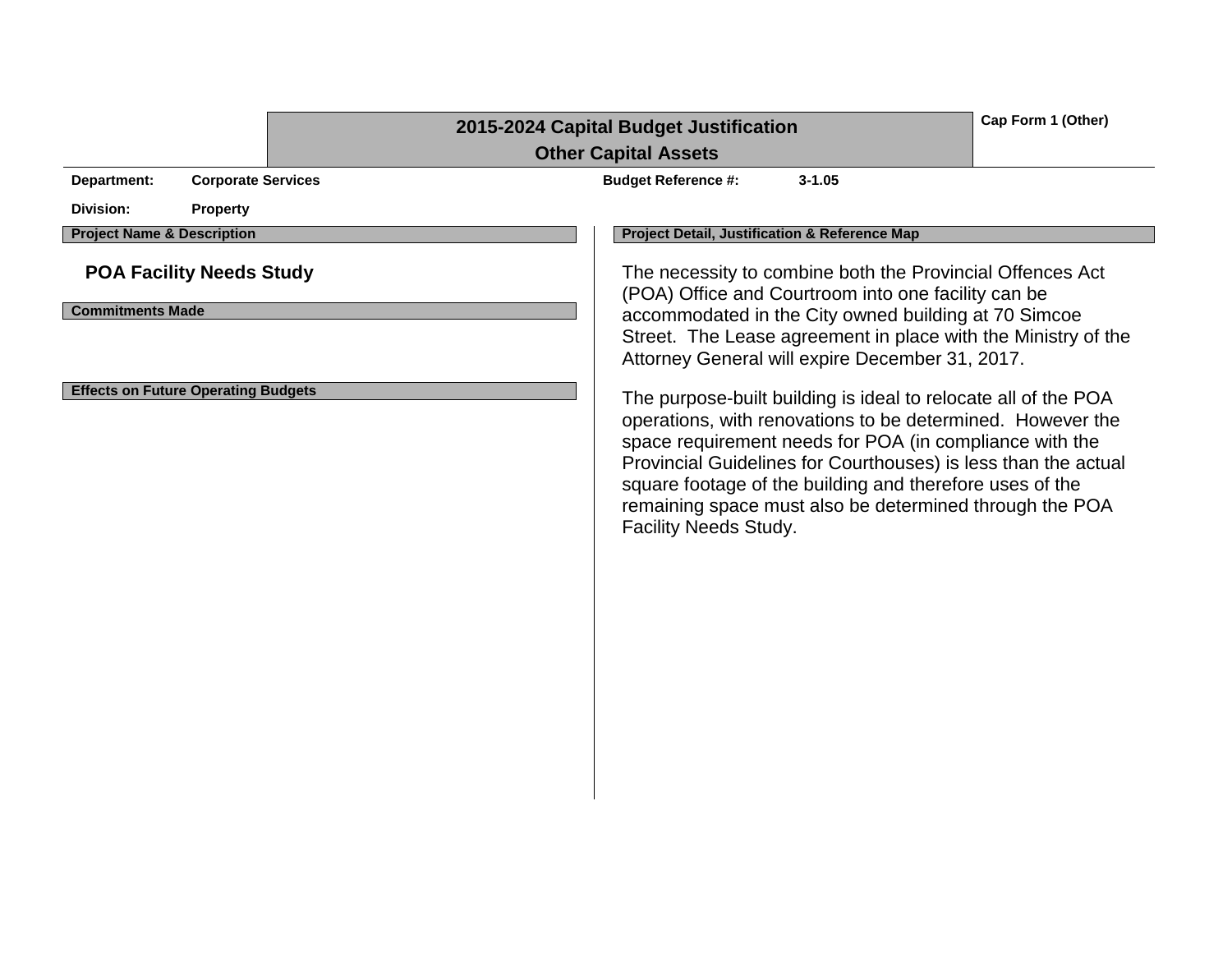# **City of Peterborough**

# **Other Capital Assets**

# **Ten Year Capital Budget Estimate**

**2015-2024 & Subsequent Years**

**(\$000's)**

|                                                                                                |                                                                                 |                      | Project   Approved | <b>REQUESTED</b> |      |              |      |      |      | 2025 to |      |      |      |      |
|------------------------------------------------------------------------------------------------|---------------------------------------------------------------------------------|----------------------|--------------------|------------------|------|--------------|------|------|------|---------|------|------|------|------|
|                                                                                                |                                                                                 | <b>Total</b>         | <b>Pre-2015</b>    | 2015             | 2016 | 2017         | 2018 | 2019 | 2020 | 2021    | 2022 | 2023 | 2024 | 2039 |
| <b>DEPARTMENT</b><br><b>DIVISION/ACTIVITY</b><br><b>PROJECT DESCRIPTION</b><br><b>PROJECT#</b> | <b>Corporate Services</b><br>Property<br>POA Facility Needs Study<br>$3 - 1.05$ |                      |                    |                  |      |              |      |      |      |         |      |      |      |      |
| <b>EXPENDITURES</b>                                                                            |                                                                                 |                      |                    |                  |      |              |      |      |      |         |      |      |      |      |
| <b>CONTRACTUAL SERVICES</b>                                                                    |                                                                                 | 25.0                 |                    |                  |      | 25.0         |      |      |      |         |      |      |      |      |
| <b>PROJECT TOTAL</b><br><b>DIRECT REVENUE</b><br><b>SUBSIDIES</b>                              |                                                                                 | <u>25.0</u>          |                    |                  |      | 25.0         |      |      |      |         |      |      |      |      |
| <b>OTHER - County of Peterborough</b><br><b>TOTAL DIRECT REVENUE</b>                           |                                                                                 | 13.5<br><u> 13.5</u> |                    |                  |      | 13.5<br>13.5 |      |      |      |         |      |      |      |      |
| <b>NET REQUIREMENTS</b>                                                                        |                                                                                 | 11.5                 |                    |                  |      | 11.5         |      |      |      |         |      |      |      |      |
| TO BE FINANCED FROM:<br><b>DEBENTURES</b><br><b>Tax Supported</b>                              |                                                                                 |                      |                    |                  |      |              |      |      |      |         |      |      |      |      |
| <b>TOTAL DEBENTURE FINANCING</b>                                                               |                                                                                 |                      |                    |                  |      |              |      |      |      |         |      |      |      |      |
| <b>DEVELOPMENT CHARGES</b>                                                                     |                                                                                 |                      |                    |                  |      |              |      |      |      |         |      |      |      |      |
| <b>TOTAL DEVELOPMENT CHARGES</b>                                                               |                                                                                 |                      |                    |                  |      |              |      |      |      |         |      |      |      |      |
| <b>Capital Levy Reserve</b>                                                                    |                                                                                 |                      |                    |                  |      |              |      |      |      |         |      |      |      |      |
|                                                                                                |                                                                                 |                      |                    |                  |      |              |      |      |      |         |      |      |      |      |
| <b>TOTAL OTHER FINANCING</b>                                                                   |                                                                                 |                      |                    |                  |      |              |      |      |      |         |      |      |      |      |
| <b>CAPITAL LEVY</b>                                                                            |                                                                                 | <u> 11.5</u>         |                    |                  |      | <u>11.5</u>  |      |      |      |         |      |      |      |      |

| <b>S</b> |      |      |      |                 |
|----------|------|------|------|-----------------|
| 2021     | 2022 | 2023 | 2024 | 2025 to<br>2039 |
|          |      |      |      |                 |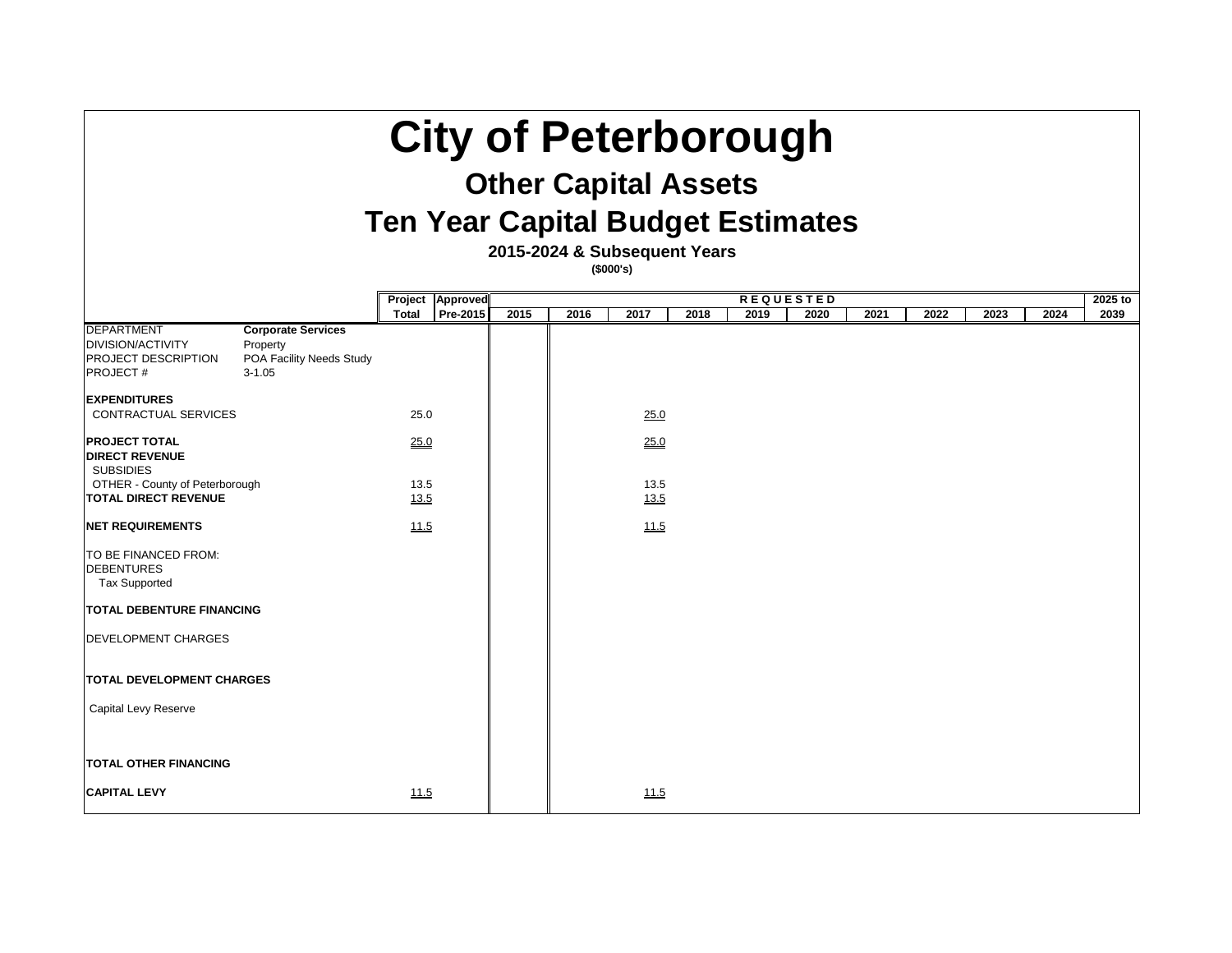**`**

|                                                       |               |                            |                               |                                |                   |                               | Variances 2014 - 2015 Budget   |
|-------------------------------------------------------|---------------|----------------------------|-------------------------------|--------------------------------|-------------------|-------------------------------|--------------------------------|
| <b>Description</b>                                    | 2014 Approved | 2014 Preliminary<br>Actual | Over (Under)<br>2014 Budget % | Over (Under)<br>2014 Budget \$ | 2015<br>Requested | Over (Under)<br>2014 Budget % | Over (Under)<br>2014 Budget \$ |
| <b>SOCIAL SERVICES - GROSS EXPENDITURES</b>           |               |                            |                               |                                |                   |                               |                                |
| <b>Social Assistance</b>                              |               |                            |                               |                                |                   |                               |                                |
| Ontario Works - Administration and Employment         | 10,440,242    | 10,263,595                 | $-1.7%$                       | $-176,647$                     | 10,753,255        | 3.0%                          | 313,013                        |
| Ontario Works - Mandatory Benefits (88.6% Provincial) | 30,906,000    | 31,006,000                 | 0.3%                          | 100,000                        | 32,684,000        | 5.8%                          | 1,778,000                      |
| <b>Ontario Works - Discretionary Benefits</b>         | 1,388,770     | 1,317,501                  | $-5.1%$                       | $-71,269$                      | 1,525,796         | 9.9%                          | 137,026                        |
| <b>Addiction Services</b>                             | 566,235       | 566,235                    | 0.0%                          |                                | 572,036           | 1.0%                          | 5,801                          |
| Homemakers & Nurses                                   | 100,000       | 100,000                    | 0.0%                          |                                | 100,000           | 0.0%                          |                                |
| Homelessness                                          | 2,883,389     | 2,883,389                  | 0.0%                          |                                | 2,671,770         | $-7.3%$                       | $-211,619$                     |
|                                                       | 46,284,636    | 46,136,721                 | $-0.3%$                       | $-147,915$                     | 48,306,857        | 4.4%                          | 2,022,221                      |
| <b>Childrens Services and Community Partnerships</b>  |               |                            |                               |                                |                   |                               |                                |
| <b>Childrens Services Administration</b>              | 631,332       | 622,399                    | $-1.4%$                       | $-8,933$                       | 655,513           | 3.8%                          | 24,181                         |
| Early Learning Child Development                      | 8,702,152     | 8,683,396                  | $-0.2%$                       | $-18,756$                      | 8,683,396         | $-0.2%$                       | $-18,756$                      |
| Directly Operated Programs (100% Municipal)           | 367,713       | 356,261                    | $-3.1%$                       | $-11,452$                      | 330,626           | $-10.1%$                      | $-37,087$                      |
| Social Assistance Restructuring Re-investment         | 141,686       | 141,686                    | 0.0%                          |                                | 141,686           | 0.0%                          |                                |
| Community Social Plan (100% Municipal)                | 276,125       | 274,452                    | $-0.6%$                       | $-1,673$                       | 279,795           | 1.3%                          | 3,670                          |
|                                                       | 10,119,008    | 10.078,194                 | $-0.4%$                       | $-40,814$                      | 10.091,016        | $-0.3%$                       | $-27,992$                      |
| <b>TOTAL GROSS EXPENDITURES</b>                       | 56,403,644    | 56,214,915                 | $-0.3%$                       | $-188,729$                     | 58,397,873        | 3.5%                          | 1,994,229                      |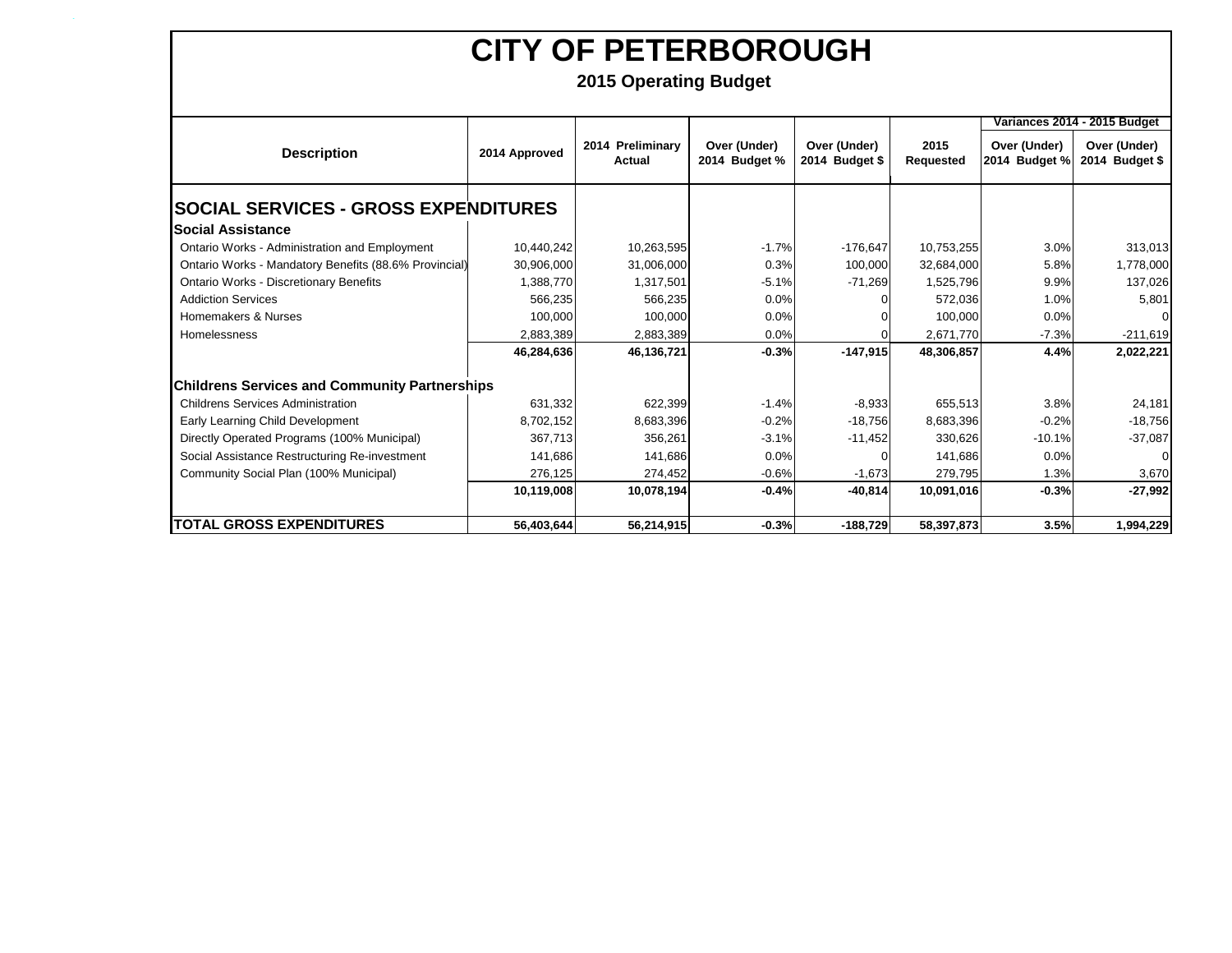**`**

|                                                       |               |                            |                               |                                |                   |                               | Variances 2014 - 2015 Budget   |
|-------------------------------------------------------|---------------|----------------------------|-------------------------------|--------------------------------|-------------------|-------------------------------|--------------------------------|
| <b>Description</b>                                    | 2014 Approved | 2014 Preliminary<br>Actual | Over (Under)<br>2014 Budget % | Over (Under)<br>2014 Budget \$ | 2015<br>Requested | Over (Under)<br>2014 Budget % | Over (Under)<br>2014 Budget \$ |
| <b> SOCIAL SERVICES - SUBSIDIES</b>                   |               |                            |                               |                                |                   |                               |                                |
| lSocial Assistance                                    |               |                            |                               |                                |                   |                               |                                |
| <b>Ontario Works - Administration and Employment</b>  | 6,379,421     | 6,291,098                  | $-1.4%$                       | $-88,323$                      | 6,593,282         | 3.4%                          | 213,861                        |
| Ontario Works - Mandatory Benefits (88.6% Provincial) | 27,382,716    | 27,471,316                 | 0.3%                          | 88,600                         | 29,873,176        | 9.1%                          | 2,490,460                      |
| <b>Ontario Works - Discretionary Benefits</b>         | 929,343       | 932,213                    | 0.3%                          | 2,870                          | 980,868           | 5.5%                          | 51,525                         |
| <b>Addiction Services</b>                             | 497.397       | 497.397                    | 0.0%                          | 0                              | 507,744           | 2.1%                          | 10,347                         |
| Homemakers & Nurses                                   | 80,264        | 80,000                     | $-0.3%$                       | $-264$                         | 80,000            | $-0.3%$                       | $-264$                         |
| <b>Homelessness</b>                                   | 2,189,842     | 2,189,842                  | 0.0%                          |                                | 1,820,223         | $-16.9%$                      | $-369,619$                     |
|                                                       | 37,458,983    | 37,461,866                 | 0.0%                          | 2,883                          | 39,855,293        | 6.4%                          | 2,396,310                      |
| <b>Childrens Services and Community Partnerships</b>  |               |                            |                               |                                |                   |                               |                                |
| <b>Childrens Services Administration</b>              | 437.706       | 465,651                    | 6.4%                          | 27,945                         | 465.651           | 6.4%                          | 27,945                         |
| Early Learning Child Development                      | 7,603,153     | 7,575,208                  | $-0.4%$                       | $-27,945$                      | 7,575,208         | $-0.4%$                       | $-27,945$                      |
| Directly Operated Programs (100% Municipal)           |               |                            | 0.0%                          |                                |                   | 0.0%                          |                                |
| Social Assistance Restructuring Re-investment         |               |                            | 0.0%                          |                                |                   | 0.0%                          |                                |
| Community Social Plan (100% Municipal)                |               |                            | 0.0%                          |                                |                   | 0.0%                          |                                |
|                                                       | 8,040,859     | 8,040,859                  | 0.0%                          | 0                              | 8,040,859         | 0.0%                          |                                |
| <b>TOTAL SUBSIDY</b>                                  | 45,499,842    | 45,502,725                 | 0.0%                          | 2,883                          | 47,896,152        | 5.3%                          | 2,396,310                      |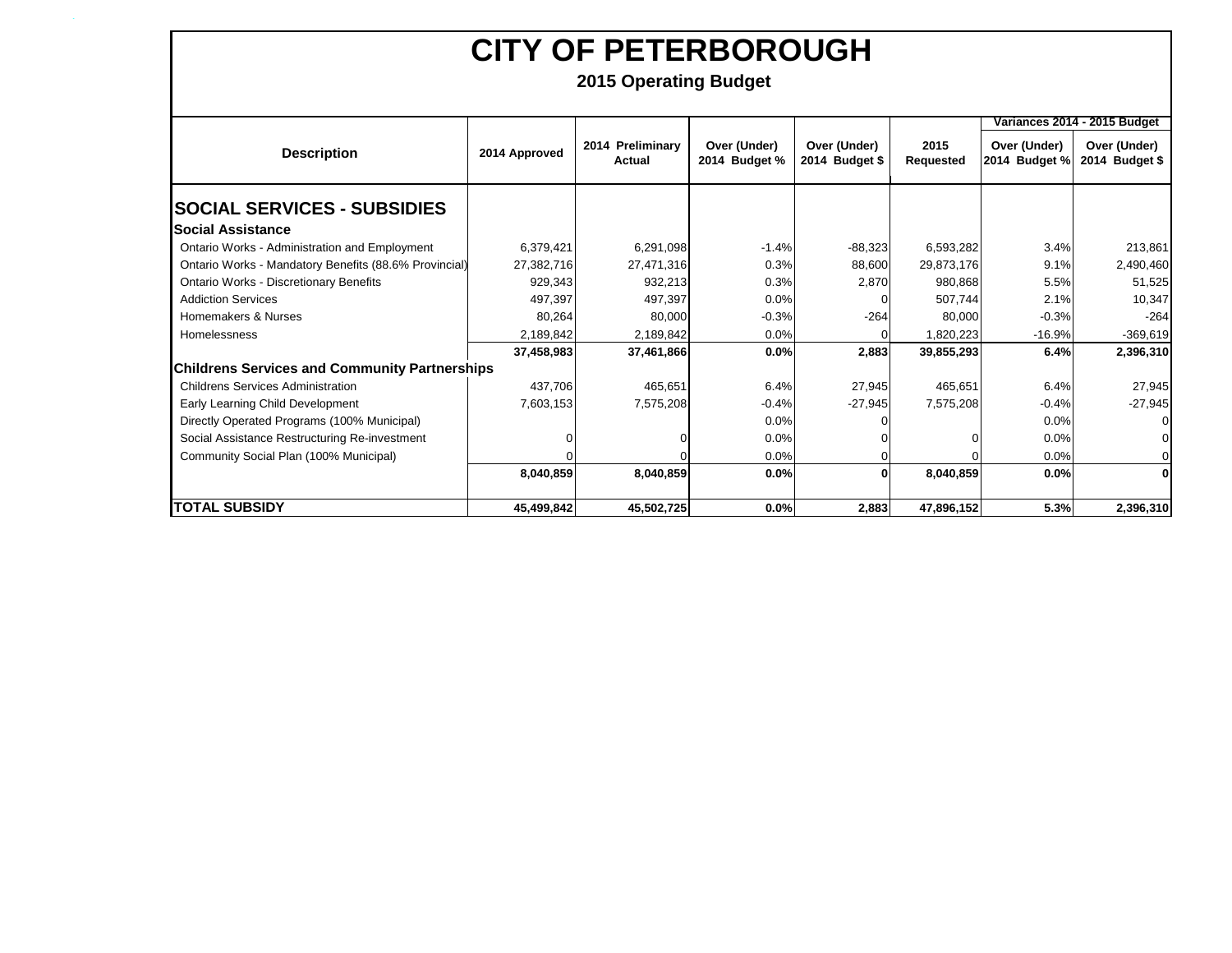**`**

|                                                       |               |                            |                               |                                |                          |                               | Variances 2014 - 2015 Budget   |
|-------------------------------------------------------|---------------|----------------------------|-------------------------------|--------------------------------|--------------------------|-------------------------------|--------------------------------|
| <b>Description</b>                                    | 2014 Approved | 2014 Preliminary<br>Actual | Over (Under)<br>2014 Budget % | Over (Under)<br>2014 Budget \$ | 2015<br><b>Requested</b> | Over (Under)<br>2014 Budget % | Over (Under)<br>2014 Budget \$ |
| <b>SOCIAL SERVICES - COUNTY CONTRIBUTION</b>          |               |                            |                               |                                |                          |                               |                                |
| <b>Social Assistance</b>                              |               |                            |                               |                                |                          |                               |                                |
| Ontario Works - Administration and Employment         | 697,395       | 691,081                    | $-0.9%$                       | $-6,314$                       | 707,195                  | 1.4%                          | 9,800                          |
| Ontario Works - Mandatory Benefits (88.6% Provincial) | 587,328       | 598,728                    | 1.9%                          | 11,400                         | 483,750                  | $-17.6%$                      | $-103,578$                     |
| <b>Ontario Works - Discretionary Benefits</b>         | 72,615        | 52,330                     | $-27.9%$                      | $-20,285$                      | 66,371                   | $-8.6%$                       | $-6,244$                       |
| <b>Addiction Services</b>                             | 11,702        | 11,702                     | 0.0%                          |                                | 10,930                   | $-6.6%$                       | $-772$                         |
| Homemakers & Nurses                                   | 4,477         | 4,554                      | 1.7%                          | 77                             | 4,554                    | 1.7%                          | 77                             |
| <b>Homelessness</b>                                   | 246,000       | 246,000                    | 0.0%                          |                                | 246,000                  | 0.0%                          |                                |
|                                                       | 1,619,517     | 1,604,395                  | $-0.9%$                       | $-15,122$                      | 1,518,800                | $-6.2%$                       | $-100,717$                     |
| <b>Childrens Services and Community Partnerships</b>  |               |                            |                               |                                |                          |                               |                                |
| <b>Childrens Services Administration</b>              | 44,534        | 36,052                     | $-19.0%$                      | $-8,482$                       | 49,364                   | 10.8%                         | 4,830                          |
| Early Learning Child Development                      | 252,770       | 254,883                    | 0.8%                          | 2,113                          | 288,128                  | 14.0%                         | 35,358                         |
| Directly Operated Programs (100% Municipal)           | 84,574        | 81,940                     | $-3.1%$                       | $-2,634$                       | 85,962                   | 1.6%                          | 1,388                          |
| Social Assistance Restructuring Re-investment         | 24,087        | 24,087                     | 0.0%                          |                                | 24,087                   | 0.0%                          | $\Omega$                       |
| Community Social Plan (100% Municipal)                | 153,524       | 151,771                    | $-1.1%$                       | $-1,753$                       | 156,226                  | 1.8%                          | 2,702                          |
|                                                       | 559,489       | 548,733                    | $-1.9%$                       | $-10,756$                      | 603,767                  | 7.9%                          | 44,278                         |
| <b>SUBTOTAL COUNTY CONTRIBUTION</b>                   | 2,179,006     | 2,153,128                  | $-1.2%$                       | $-25,878$                      | 2,122,567                | $-2.6%$                       | $-56,439$                      |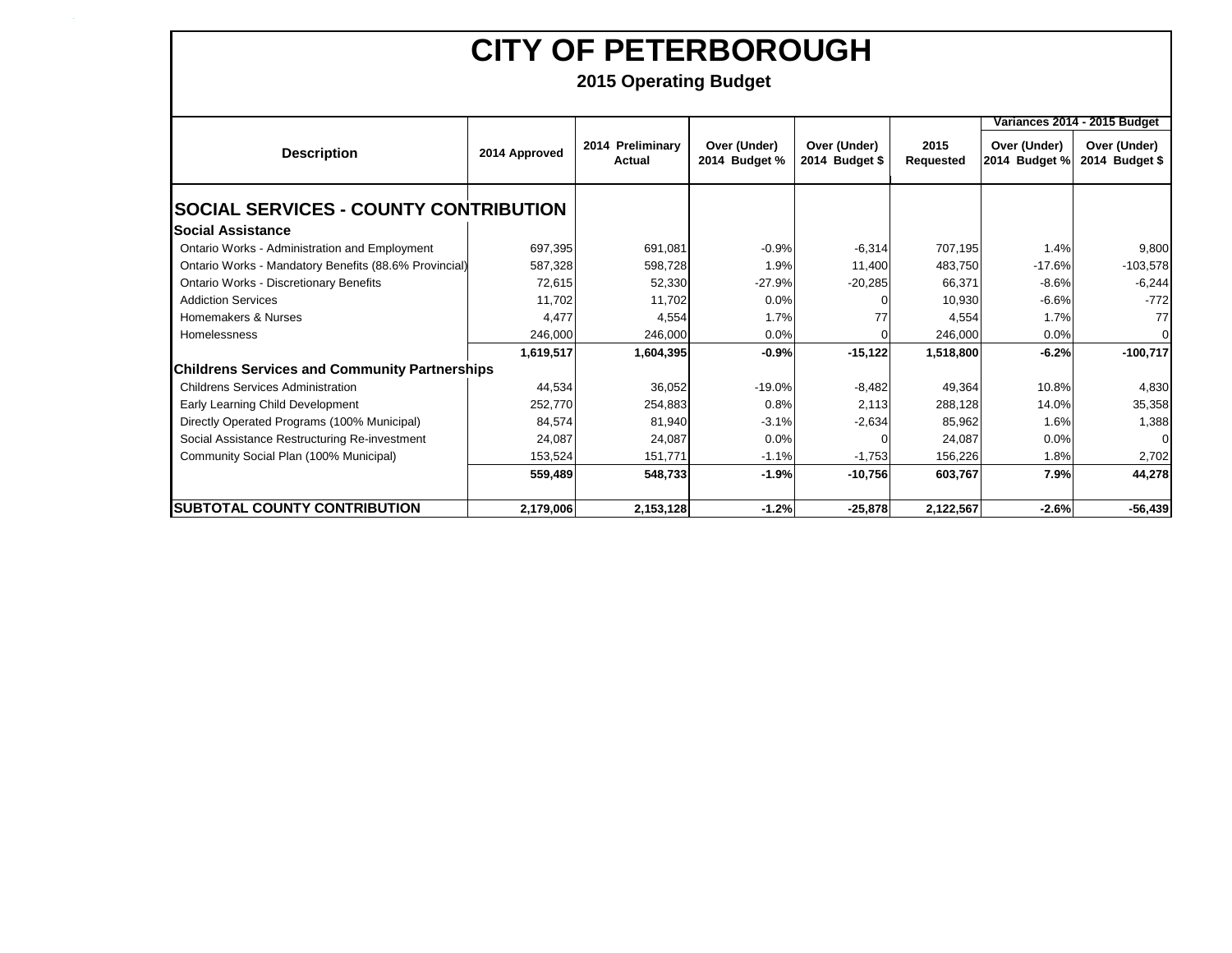**`**

|                                                       |               |                            |                               |                                |                          |                               | Variances 2014 - 2015 Budget   |
|-------------------------------------------------------|---------------|----------------------------|-------------------------------|--------------------------------|--------------------------|-------------------------------|--------------------------------|
| <b>Description</b>                                    | 2014 Approved | 2014 Preliminary<br>Actual | Over (Under)<br>2014 Budget % | Over (Under)<br>2014 Budget \$ | 2015<br><b>Requested</b> | Over (Under)<br>2014 Budget % | Over (Under)<br>2014 Budget \$ |
| <b>SOCIAL SERVICES - CITY NET REQUIREMENTS</b>        |               |                            |                               |                                |                          |                               |                                |
| <b>Social Assistance</b>                              |               |                            |                               |                                |                          |                               |                                |
| Ontario Works - Administration and Employment         | 3,363,426     | 3,281,416                  | $-2.4%$                       | $-82,010$                      | 3,452,778                | 2.7%                          | 89,352                         |
| Ontario Works - Mandatory Benefits (88.6% Provincial) | 2,935,956     | 2,935,956                  | 0.0%                          |                                | 2,327,074                | $-20.7%$                      | $-608,882$                     |
| <b>Ontario Works - Discretionary Benefits</b>         | 386,812       | 332,958                    | $-13.9%$                      | $-53,854$                      | 478,557                  | 23.7%                         | 91,745                         |
| <b>Addiction Services</b>                             | 57,136        | 57,136                     | 0.0%                          |                                | 53,362                   | $-6.6%$                       | $-3,774$                       |
| Homemakers & Nurses                                   | 15,259        | 15,446                     | 1.2%                          | 187                            | 15,446                   | 1.2%                          | 187                            |
| Homelessness                                          | 447,547       | 447,547                    | 0.0%                          |                                | 605,547                  | 35.3%                         | 158,000                        |
|                                                       | 7,206,136     | 7,070,460                  | $-1.9%$                       | $-135,676$                     | 6,932,764                | $-3.8%$                       | $-273,372$                     |
| <b>Childrens Services and Community Partnerships</b>  |               |                            |                               |                                |                          |                               |                                |
| <b>Childrens Services Administration</b>              | 149,092       | 120,696                    | $-19.0%$                      | $-28,396$                      | 140,498                  | $-5.8%$                       | $-8,594$                       |
| Early Learning Child Development                      | 846,229       | 853,305                    | 0.8%                          | 7,076                          | 820,060                  | $-3.1%$                       | $-26,169$                      |
| Directly Operated Programs (100% Municipal)           | 283,139       | 274,321                    | $-3.1%$                       | $-8,818$                       | 244,664                  | $-13.6%$                      | $-38,475$                      |
| Social Assistance Restructuring Re-investment         | 117,599       | 117,599                    | 0.0%                          |                                | 117,599                  | 0.0%                          | $\Omega$                       |
| Community Social Plan (100% Municipal)                | 122,601       | 122,681                    | 0.1%                          | 80                             | 123,569                  | 0.8%                          | 968                            |
|                                                       | 1,518,660     | 1,488,602                  | $-2.0%$                       | $-30,058$                      | 1,446,390                | $-4.8%$                       | $-72,270$                      |
| <b>NET COST SOCIAL SERVICES</b>                       | 8,724,796     | 8,559,062                  | $-1.9%$                       | $-165,734$                     | 8,379,154                | $-4.0%$                       | $-345,642$                     |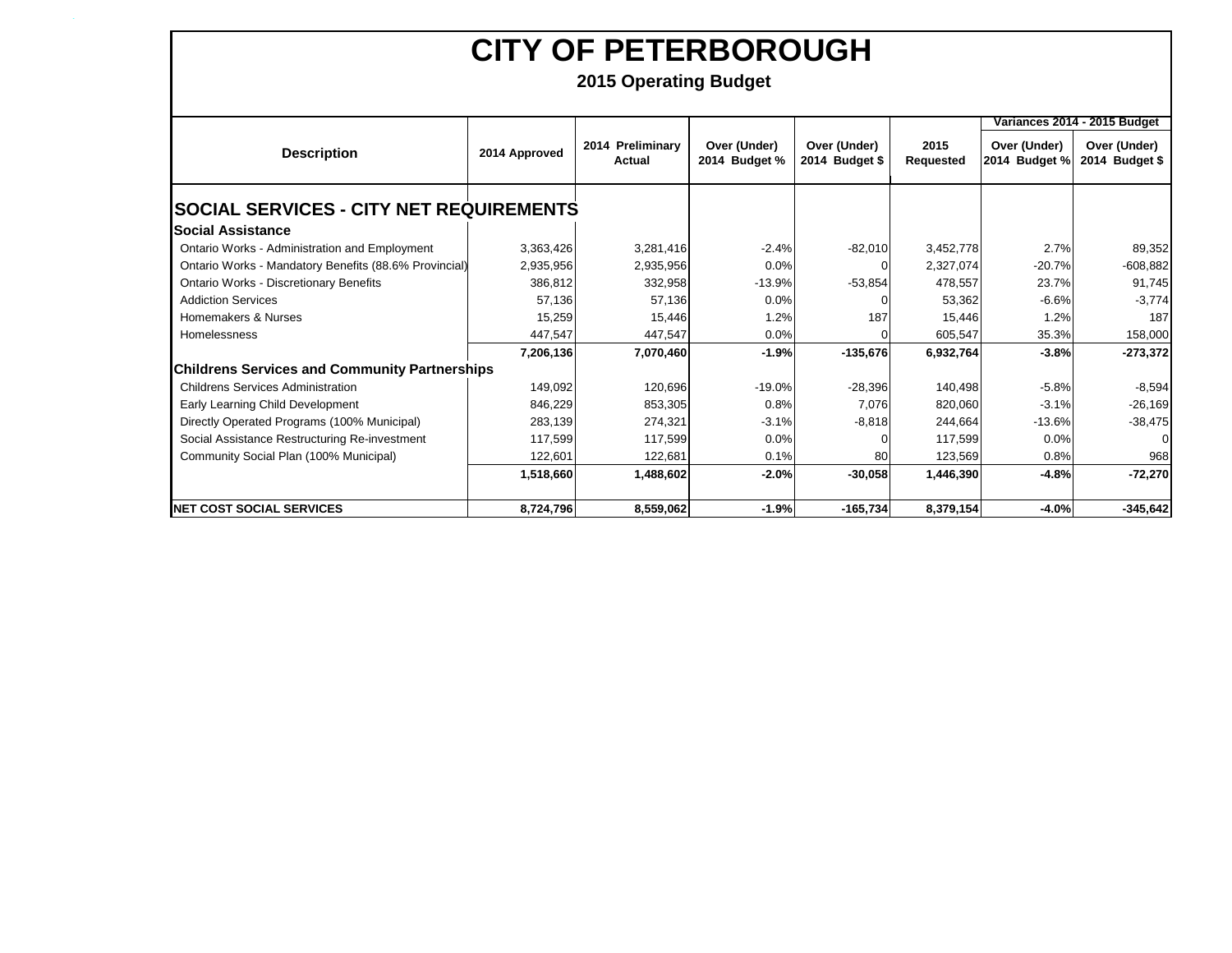## **2015 Operating Budget**

**Department: Community Services**

**Division: Social Services Statement of Purpose:**

To provide for personnel, corporate administration and other client program and support costs to deliver the following:

**Financial Assistance**- to eligible residents to assist with food, shelter, clothing and health related items and services.

**Employment Services**- to increase employability through active job search, job coaching, job-specific skills training, job and volunteer placement, Addiction Services, volunteer placement and basic education and upgrading.

**Homelessness Intervention**- to connect homeless, or at risk families and single individuals, with community services to maintain longer-term housing.

#### **Highlights:**

The Provincial upload of social assistance benefit costs continues. In 2015, benefits will be cost shared 91.4% by the Province and 8.6% by municipalities. As a result the net municipal social assistance budgets are decreasing. The gross cost per case has increased by 4.4% due to benefit enhancements announced by the Province.

Although Ontario Works is showing an increase of 2.0 FTE, one is a realignment of a position from the Community Social Plan. The integration of CSP community development with OW Case Management has allowed for rural outreach at more locations. The other 1.0 FTE increase is requested due to the additional workload associated with increased ODSP participation in employment services, homelessness case management and potential OW caseload growth due to planned provincial level medical reviews of current ODSP client cases. The municipal 50% share for this position is proposed to come from the

**Activity Name: Social Assistance and Homelessness**

**Budget Account #: 521, 525, 527, 532, 539, 546, 555, 557, 563, 564, 577**

incentive reserve this year so there is no net impact on the tax base in 2015.

The municipal contribution towards Discretionary Benefits will continue through a combination of a draw from social services reserve of \$148,514 and an allocation of \$80,000 of upload.

Additional CHPI funding is anticipated but the amount is not yet known. Even with additional provincial contributions the Housing Stability Fund (HSF) is expected to require further dollars and therefore an increase of \$200,000 is being requested (\$158,000 City, \$42,000 County) through use of the upload. Continued reliance on the Social Services reserve to increase the fund is unsustainable. Prior to HSF, the City's contribution for this type of fund was \$350,000. In addition, despite Schedule A of the Consolidated Municipal Service Management Agreement (CMSM), which states that the County's share of Homelessness will be capped at \$204,000, the request from the County for 2015 is \$246,000.

|          | <b>Description</b>                             | 2014<br><b>Budget</b> | 2014<br>Projected | 2015<br><b>Budget</b> | % Budget<br>Change<br>2014-2015 |
|----------|------------------------------------------------|-----------------------|-------------------|-----------------------|---------------------------------|
|          | OW Caseload                                    | 3,912                 | 3,932             | 3,962                 | 1.3%                            |
| Þ        | <b>OW Participant Count</b>                    | 4,299                 | 4,315             | 4,366                 | 1.6%                            |
| b        | <b>Participants Starting</b><br>Employment     | 1,600                 | 1,700             | 1,750                 | 9.4%                            |
| <b>l</b> | Shelter Days of Care<br>Provided               | 19,710                | 19,796            | 19,796                | 0.4%                            |
| 5        | <b>Gross Monthly Cost per</b><br>Case          | \$658.36              | \$663.18          | \$687.45              | 4.4%                            |
|          | * This chart includes City and County figures. |                       |                   |                       |                                 |

| Staff Complement (Forms 3,4, & 5)   | 2014 Approved | 2015 Request |
|-------------------------------------|---------------|--------------|
| <b>Established Full Time Salary</b> | 96.500        | 98.100       |
| <b>Part Time Positions</b>          | 1.708         | 2.108        |
| Total F.T.E                         | 98.208        | 100.208      |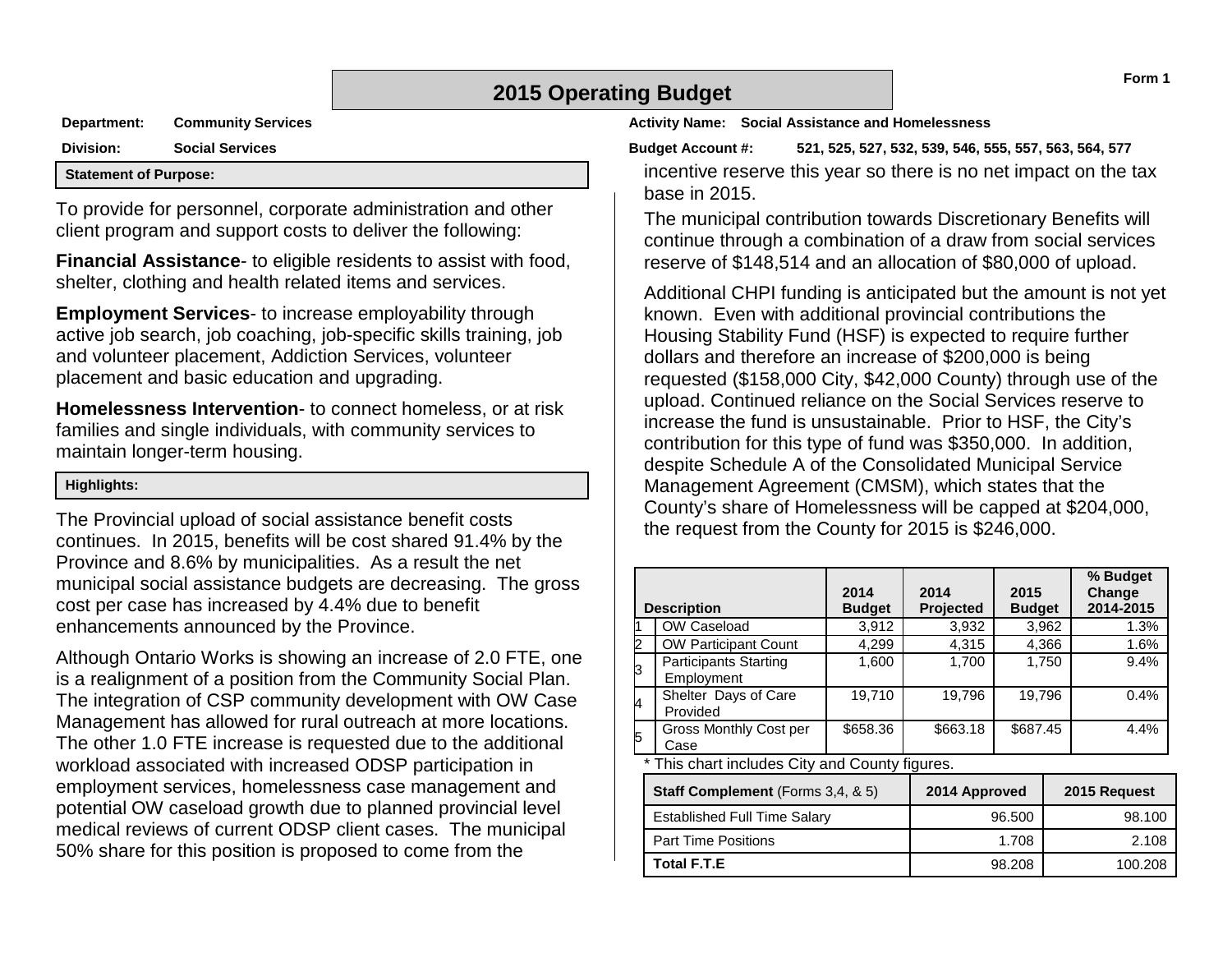**`**

|                          |               |                                   |                               |                                |                   |                               | Variances 2014 - 2015 Budget   |
|--------------------------|---------------|-----------------------------------|-------------------------------|--------------------------------|-------------------|-------------------------------|--------------------------------|
| <b>Description</b>       | 2014 Approved | 2014 Preliminary<br><b>Actual</b> | Over (Under)<br>2014 Budget % | Over (Under)<br>2014 Budget \$ | 2015<br>Requested | Over (Under)<br>2014 Budget % | Over (Under)<br>2014 Budget \$ |
| <b>Social Assistance</b> |               |                                   |                               |                                |                   |                               |                                |
| Personnel                | 7,210,026     | 7,210,026                         | 0.0%                          |                                | 7,428,285         | 3.0%                          | 218,259                        |
| Contractual              | 38,535,579    | 38,531,531                        | 0.0%                          | $-4,048$                       | 39,904,526        | 3.6%                          | 1,368,947                      |
| Materials, Supplies      | 106,207       | 110,708                           | 4.2%                          | 4,501                          | 114,008           | 7.3%                          | 7,801                          |
| Repair and Maintenance   |               |                                   | 0.0%                          |                                | 10,000            | 0.0%                          | 10,000                         |
| Fees & Debt Charges      | 94,985        | 94,535                            | $-0.5%$                       | $-450$                         | 194,781           | 105.1%                        | 99,796                         |
| Equipment                | 18,680        | 18,680                            | 0.0%                          |                                | 24,000            | 28.5%                         | 5,320                          |
| Rental                   | 695,978       | 610,215                           | $-12.3%$                      | $-85,763$                      | 635,016           | $-8.8%$                       | $-60,962$                      |
| Travelling, Training     | 143,793       | 151,809                           | 5.6%                          | 8,016                          | 159,636           | 11.0%                         | 15,843                         |
| Other                    | 303,385       | 303,385                           | 0.0%                          |                                | 303,385           | 0.0%                          | $\Omega$                       |
| Recoveries               | $-823,997$    | $-894,169$                        | $-8.5%$                       | $-70,172$                      | $-466,780$        | 43.4%                         | 357,217                        |
|                          | 46,284,636    | 46,136,720                        | $-0.3%$                       | $-147,916$                     | 48,306,857        | 4.4%                          | 2,022,221                      |
| Revenue                  |               |                                   |                               |                                |                   |                               |                                |
| <b>Subsidies</b>         | 34,770,425    | 35,144,246                        | 1.1%                          | 373,821                        | 37,527,326        | 7.9%                          | 2,756,901                      |
| Subsidies - 100% Funded  | 2,688,558     | 2,317,620                         | $-13.8%$                      | $-370,938$                     | 2,327,967         | $-13.4%$                      | $-360,591$                     |
| <b>County Share</b>      | 1,619,517     | 1,604,395                         | $-0.9%$                       | $-15,122$                      | 1,518,800         | $-6.2%$                       | $-100,717$                     |
|                          | 39,078,500    | 39,066,261                        | 0.0%                          | $-12,239$                      | 41,374,093        | 5.9%                          | 2,295,593                      |
| <b>INET REQUIREMENT</b>  | 7,206,136     | 7,070,459                         | $-1.9%$                       | $-135,677$                     | 6,932,764         | $-3.8%$                       | $-273,372$                     |
|                          |               |                                   |                               |                                |                   |                               |                                |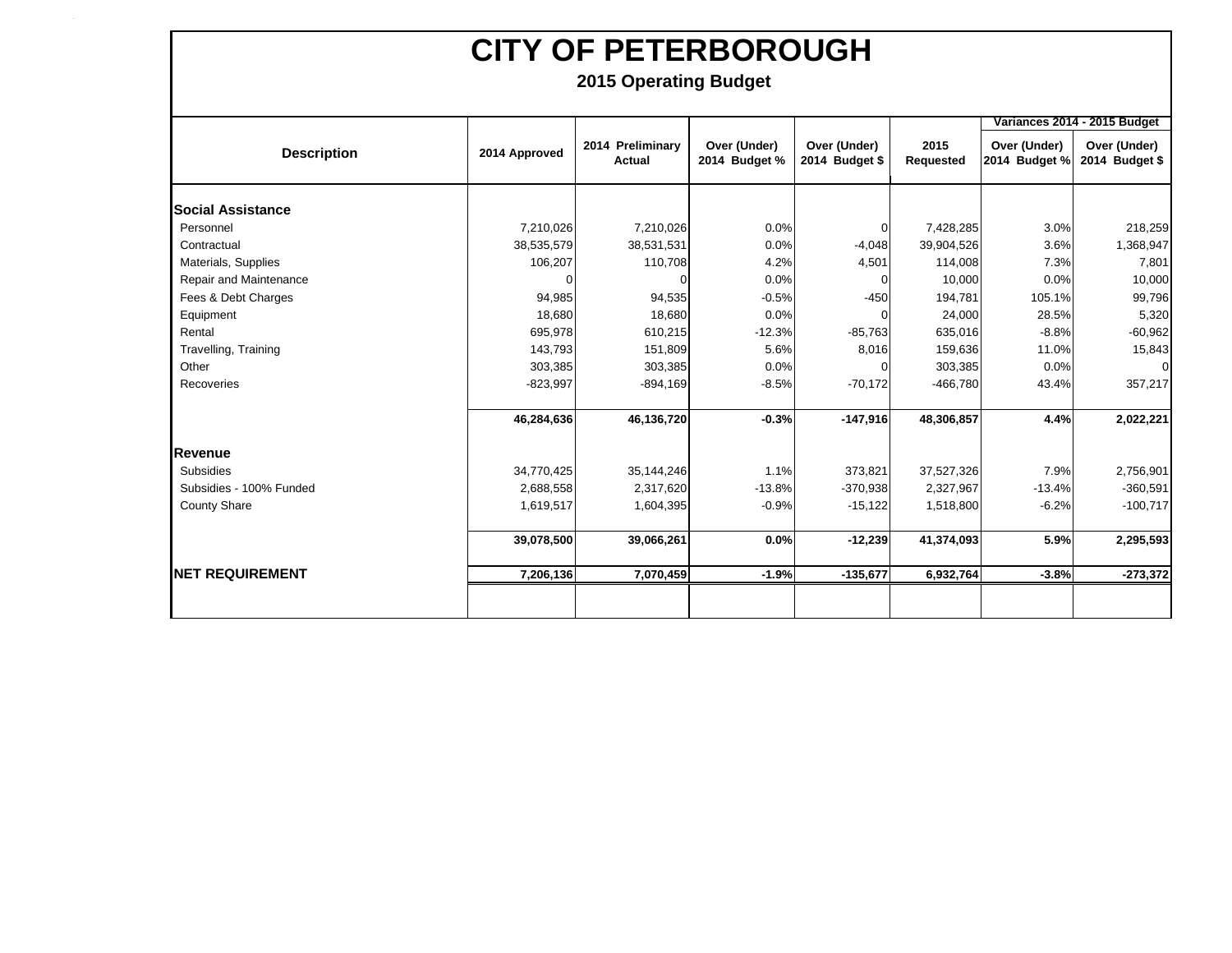## **2015 Operating Budget**

**Department: Community Services Division: Social Services**

#### **Statement of Purpose:**

To provide for personnel and other support costs to deliver Children's Services. Fee subsidy to eligible families, operating grants to licensed child care providers and Special Needs resources results in quality care for children and allows families to attend to their employment and training needs.

The costs of other community development initiatives and planning activities that the Social Services Division is involved.

#### **Highlights:**

In 2015, there will be an increase of 197 licensed child care spaces in the City and an increase of 161 County spaces, primarily due to growth of before and after school programs. This changes the proportional City/County cost shares from 77%/23% in 2014 to 74%/26% in 2015. As a result, the budget shows an overall decrease to the City contribution of 4.8% and an increase of 7.9% to the County.

Gross Children's Services administration costs will increase by 3.8% largely due to costs associated with the computer refresh scheduled for 2015.

The Ministry of Education allocation for child care is expected to remain the same as what was received in 2014. \$200,000 of the unconditional grant has been budgeted for continued Early Learning transition, leaving \$223,236 left of this grant.

The Directly Operated budget will decrease by 10.1%, primarily arising from a 2.5% fee increase and an expected increase in enrollment at the before and after school programs. Enrollment is projected to remain stable at the Pearson and Peterborough programs. The lease at Pearson expires December 2014 and staff has explored various location options including possible renewal.

**Performance Data/Work Program:**

**Activity Name: Children's Services and Community Social Plan Budget Account #: 101-501, 503, 505, 508, 511, 517, 547**

The Community Social Plan (CSP) will continue to improve the delivery of information, referrals, and support to enhance social development and fill service gaps. The following draws on the CSP reserve is planned: \$5,000 for the access to recreation project, \$15,000 for the Healthy Kids initiative and \$21,700 towards the Age Friendly plan. The reduction of 1.000 FTE in the CSP is due to the realignment of the Facilitator position into the Ontario Works program. County service has improved with three Case Managers working in four townships providing local service to social assistance clients and other community members. The CSP budget continues to be 40/60 City/County split. Annual support to the United Way, Peterborough Social Planning Council and Kawartha Food Share are shared by City/County at 50/50.

**Description 2014 Budget 2014 Project ed 2015 Budget % Budget Change 2014- 2015** Children Served 1,746 2,046 2,046 17.0% 2 Licensed Child Care **Spaces** 2,530 2,681 2775 9.7% Individuals Assisted at County Drop-Ins. 225 350 400 77.8% 4 Senior Events **Participants** 1,500 | 2,000 | 33.3%

| <b>Staff Complement</b> (Forms 3,4, & 5) | 2014 Approved | 2015 Request |
|------------------------------------------|---------------|--------------|
| <b>Established Full Time Salary</b>      | 22.486        | 21.457       |
| <b>Part Time Positions</b>               | 6.347         | 6.447        |
| Total F.T.E.                             | 28.833        | 27.904       |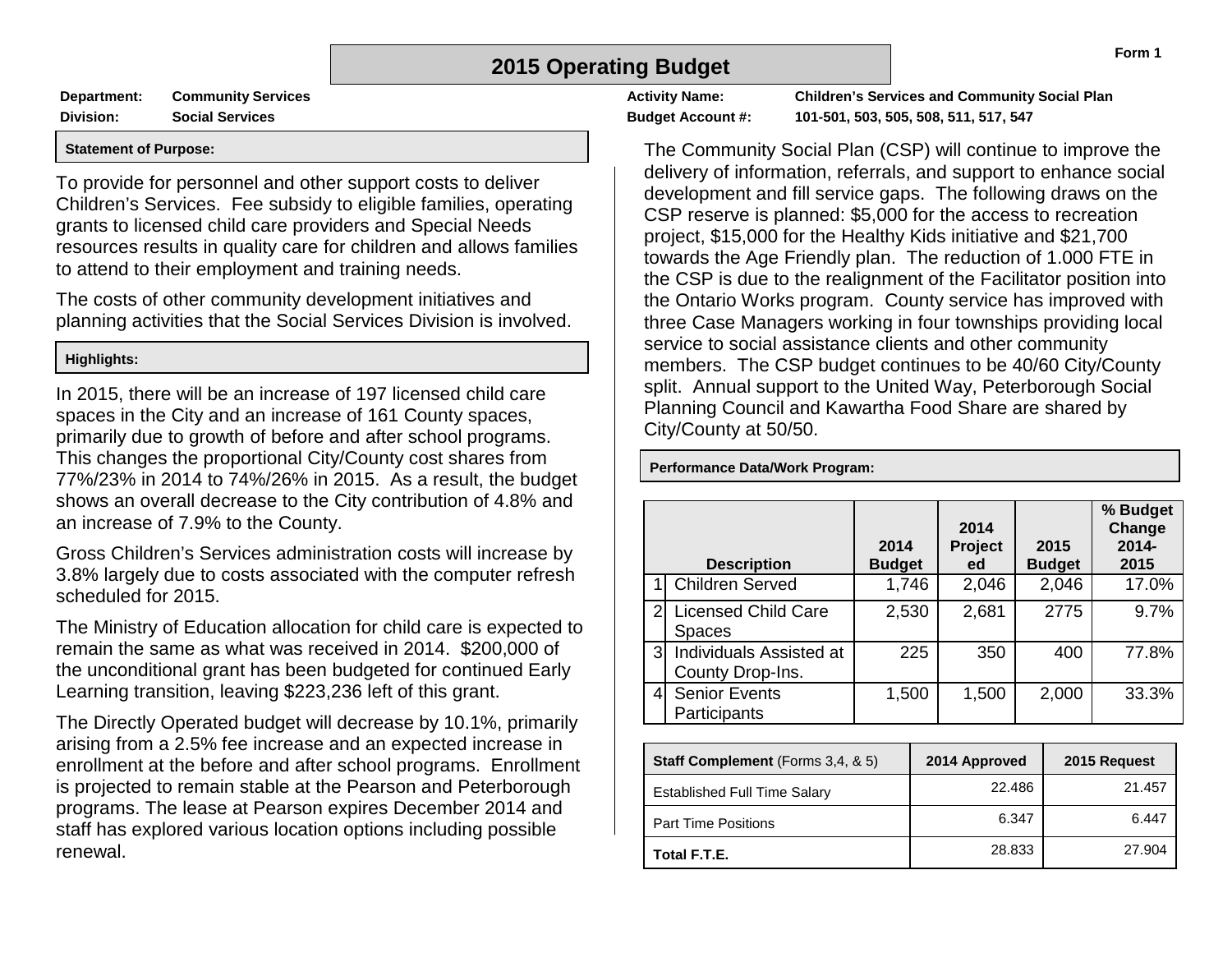**`**

|                                                      |                            |                                                                                                                                                            |                                |                   | Variances 2014 - 2015 Budget  |                                |  |
|------------------------------------------------------|----------------------------|------------------------------------------------------------------------------------------------------------------------------------------------------------|--------------------------------|-------------------|-------------------------------|--------------------------------|--|
| 2014 Approved                                        | 2014 Preliminary<br>Actual | Over (Under)<br>2014 Budget %                                                                                                                              | Over (Under)<br>2014 Budget \$ | 2015<br>Requested | Over (Under)<br>2014 Budget % | Over (Under)<br>2014 Budget \$ |  |
| <b>Childrens Services and Community Partnerships</b> |                            |                                                                                                                                                            |                                |                   |                               |                                |  |
|                                                      | 1,907,814                  | $-3.3%$                                                                                                                                                    | $-64,956$                      | 1,938,674         | $-1.7%$                       | $-34,096$                      |  |
|                                                      | 9,738,072                  | $-0.1%$                                                                                                                                                    | $-11,021$                      | 9,794,009         | 0.5%                          | 44,916                         |  |
|                                                      | 69,750                     | 1.5%                                                                                                                                                       | 1,024                          | 75,845            | 10.4%                         | 7,119                          |  |
|                                                      | 23,500                     | $-2.1%$                                                                                                                                                    | $-500$                         | 23,500            | $-2.1%$                       | $-500$                         |  |
| 20,834                                               | 20,834                     | 0.0%                                                                                                                                                       | $\Omega$                       | 22,084            | 6.0%                          | 1,250                          |  |
| 2,107                                                | 2,007                      | $-4.7%$                                                                                                                                                    | $-100$                         | 2,150             | 2.0%                          | 43                             |  |
|                                                      | 96,331                     | $-9.4%$                                                                                                                                                    | $-9,965$                       | 103,905           | $-2.2%$                       | $-2,391$                       |  |
|                                                      | 28,528                     | $-16.5%$                                                                                                                                                   | $-5,627$                       | 28,308            | $-17.1%$                      | $-5,847$                       |  |
|                                                      |                            | 0.0%                                                                                                                                                       | 0                              |                   | 0.0%                          | ∩                              |  |
|                                                      | $-1,808,642$               | 2.7%                                                                                                                                                       | 50,331                         |                   | $-2.1%$                       | $-38,486$                      |  |
|                                                      | 10,078,194                 | $-0.4%$                                                                                                                                                    | $-40,814$                      | 10,091,016        | $-0.3%$                       | $-27,992$                      |  |
|                                                      |                            |                                                                                                                                                            |                                |                   |                               |                                |  |
|                                                      | 7,740,888                  | $-0.4%$                                                                                                                                                    | $-27,945$                      | 7,740,888         | $-0.4%$                       | $-27,945$                      |  |
|                                                      | 299,971                    | 10.3%                                                                                                                                                      | 27,945                         | 299,971           | 10.3%                         | 27,945                         |  |
|                                                      | 548,733                    | $-1.9%$                                                                                                                                                    | $-10,756$                      | 603,767           | 7.9%                          | 44,278                         |  |
|                                                      | 8,589,592                  | $-0.1%$                                                                                                                                                    | $-10,756$                      | 8,644,626         | 0.5%                          | 44,278                         |  |
|                                                      |                            | $-2.0%$                                                                                                                                                    | $-30,058$                      |                   | $-4.8%$                       | $-72,270$                      |  |
|                                                      |                            | 1,972,770<br>9,749,093<br>68,726<br>24,000<br>106,296<br>34,155<br>$-1,858,973$<br>10,119,008<br>7,768,833<br>272,026<br>559,489<br>8,600,348<br>1,518,660 | 1,488,602                      |                   |                               | $-1,897,459$<br>1,446,390      |  |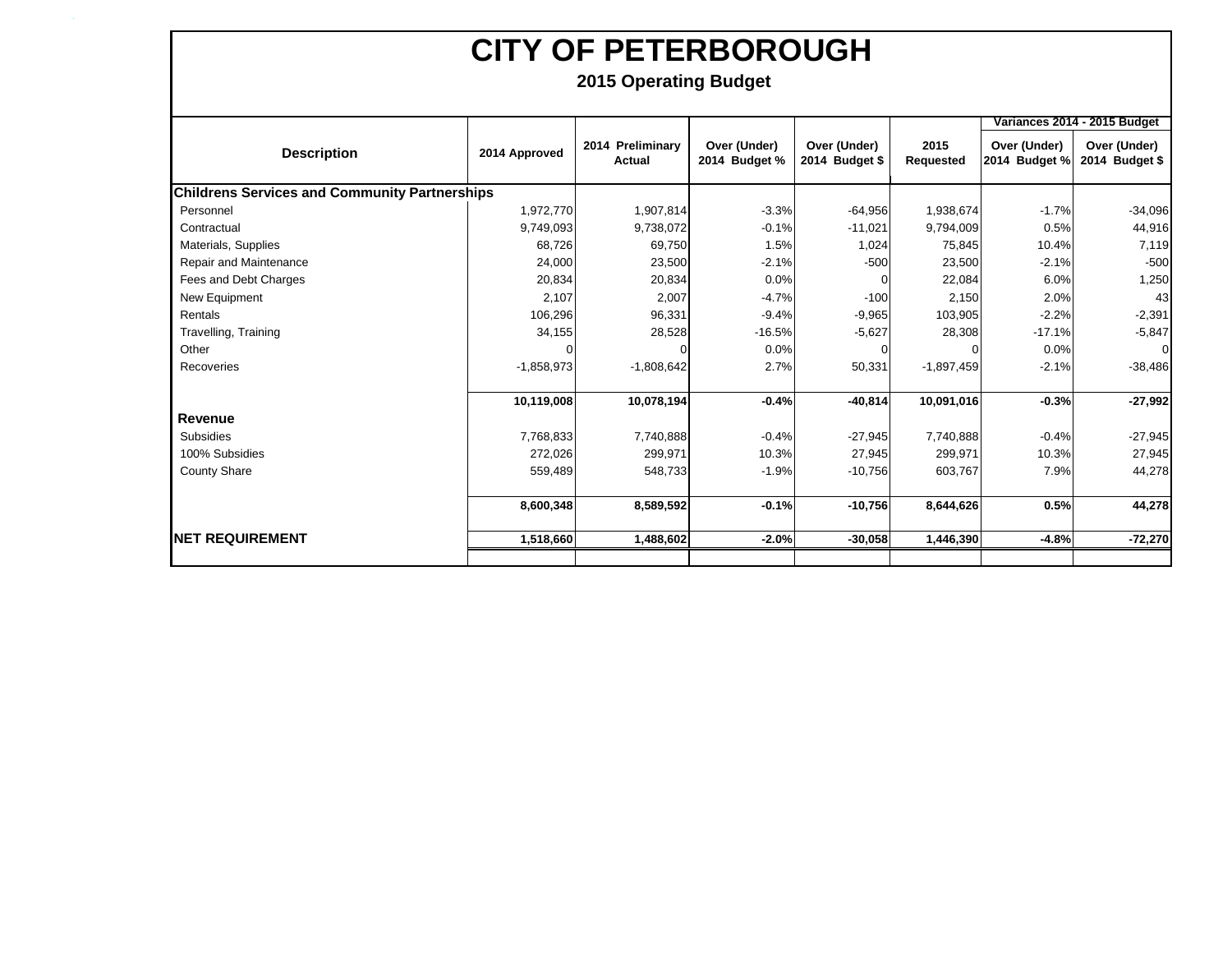## **2015-2024 Capital Budget Justification**

### **Tangible Capital Assets**

**Department:** Community Services **Budget Reference #:** 6-10.01

## **Division: Social Services**

#### **Social Services Office Leasehold Improvements and Furniture Replacement**

#### **Commitments Made**

During the office space RFP process (see report CSSS13-001, Award of RFP-30-12 Facility Solution for the Social Services Division and the Peterborough County-City Health Unit), it was recognized that by staying at Charlotte and Simcoe locations, improvements would need to be made to the office space to meet current service needs.

#### **Effects on Future Operating Budgets**

#### **Project Name & Description Project Detail, Justification & Reference Map**

As of August 2014, designs for minor capital improvements of the first and second floors of Charlotte and Simcoe Street buildings have been completed. The plans include layout changes for the reception area, including moving reception to the first floor, adding some additional workstations on the second, and opening up part of the Simcoe Street first floor for a staff meeting room. These adjustments will ensure the space on these floors meets Accessibility for Ontarians with Disabilities Act, (AODA) standards and will improve client service flow by having only one point of reception. This will allow for the most efficient use of the existing space possible. Changes to the third and fourth floors will occur at a later time and will consist mainly of cosmetic updates to lighting and wall and floor coverings. Further details of the timelines, sequence and cost are still being worked out.

#### **Accessibility Considerations**

Improvements in accessibility are a high priority of the leasehold improvements.

| sset Description                | Qty | <b>Sub-Class 1</b> | <b>Sub-Class 2</b> | <b>Sub-Class 3</b> | Acquis/<br><b>Compl date</b><br>(yyy/mm) | In-service<br>date<br>(yyyy/mm) | Cost    |
|---------------------------------|-----|--------------------|--------------------|--------------------|------------------------------------------|---------------------------------|---------|
| Leasehold Improvement to office |     | <b>Building</b>    | Leasehold          |                    | 2015/12                                  | 2015/12                         | 880,000 |
| Space                           |     |                    | Improvements       |                    |                                          |                                 |         |
| Office Furniture                |     | Machinery &        | Office Furniture & | Office furniture   | 2015/12                                  | 2015/12                         | 200.000 |
|                                 |     | Equipment          | Equipment          |                    |                                          |                                 |         |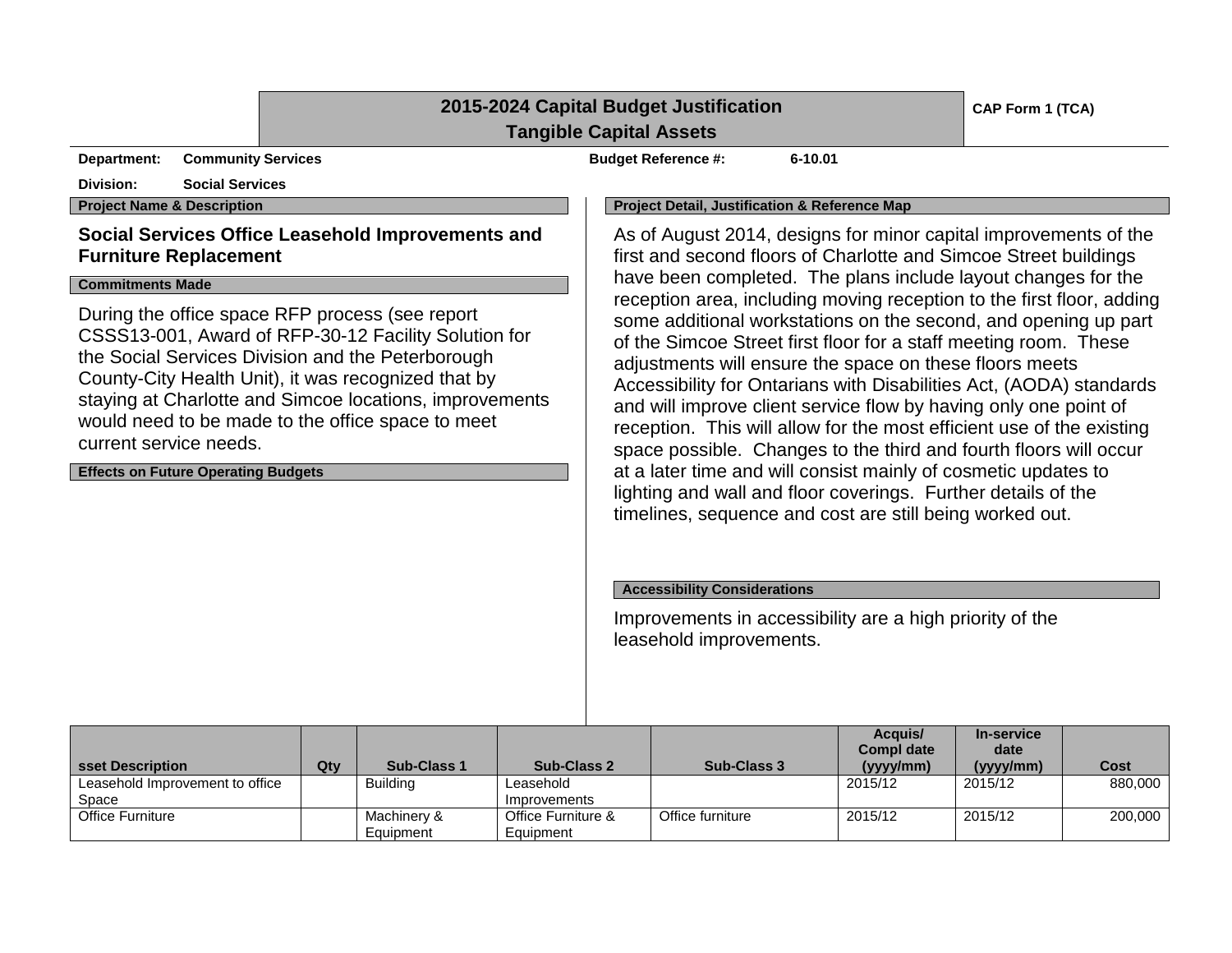# **Tangible Capital Assets Ten Year Capital Budget Estimates**

**2015-2024 & Subsequent Years**

**(\$000's)**

|                                                                                                                                                                                                          | Project            | Approved        | <b>REQUESTED</b>   |                |      |      |      |      | 2025 to |      |      |      |      |
|----------------------------------------------------------------------------------------------------------------------------------------------------------------------------------------------------------|--------------------|-----------------|--------------------|----------------|------|------|------|------|---------|------|------|------|------|
| (1)                                                                                                                                                                                                      | <b>Total</b>       | <b>Pre-2015</b> | 2015               | 2016           | 2017 | 2018 | 2019 | 2020 | 2021    | 2022 | 2023 | 2024 | 2039 |
| <b>DEPARTMENT</b><br><b>Community Services</b><br><b>DIVISION/ACTIVITY</b><br><b>Social Services</b><br><b>PROJECT DESCRIPTION</b><br>Office Leasehold Improve & Furniture<br><b>PROJECT#</b><br>6-10.01 |                    |                 |                    |                |      |      |      |      |         |      |      |      |      |
| <b>EXPENDITURES</b><br>CONTRACTUAL SERVICES - Lease hold Improvements                                                                                                                                    | 2,570.0            | 170.0           | 1,900.0            | 500.0          |      |      |      |      |         |      |      |      |      |
| <b>PROJECT TOTAL</b><br><b>DIRECT REVENUE</b><br>SUBSIDIES - Other                                                                                                                                       | 2,570.0            | 170.0           | 1,900.0            | 500.0          |      |      |      |      |         |      |      |      |      |
| <b>TOTAL DIRECT REVENUE</b>                                                                                                                                                                              |                    |                 |                    |                |      |      |      |      |         |      |      |      |      |
| <b>NET REQUIREMENTS</b>                                                                                                                                                                                  | 2,570.0            | 170.0           | 1,900.0            | 500.0          |      |      |      |      |         |      |      |      |      |
| <b>TO BE FINANCED FROM:</b><br><b>DEBENTURES</b><br><b>Tax Supported</b><br>Internal Loan - Social Services Reserves<br><b>TOTAL DEBENTURE FINANCING</b>                                                 | 2,570.0<br>2,570.0 | 170.0<br>170.0  | 1,900.0<br>1,900.0 | 500.0<br>500.0 |      |      |      |      |         |      |      |      |      |
| <b>DEVELOPMENT CHARGES</b>                                                                                                                                                                               |                    |                 |                    |                |      |      |      |      |         |      |      |      |      |
| <b>TOTAL DEVELOPMENT CHARGES</b>                                                                                                                                                                         |                    |                 |                    |                |      |      |      |      |         |      |      |      |      |
| <b>Social Services</b>                                                                                                                                                                                   |                    |                 |                    |                |      |      |      |      |         |      |      |      |      |
| <b>TOTAL OTHER FINANCING</b>                                                                                                                                                                             |                    |                 |                    |                |      |      |      |      |         |      |      |      |      |
| <b>CAPITAL LEVY</b>                                                                                                                                                                                      |                    |                 |                    |                |      |      |      |      |         |      |      |      |      |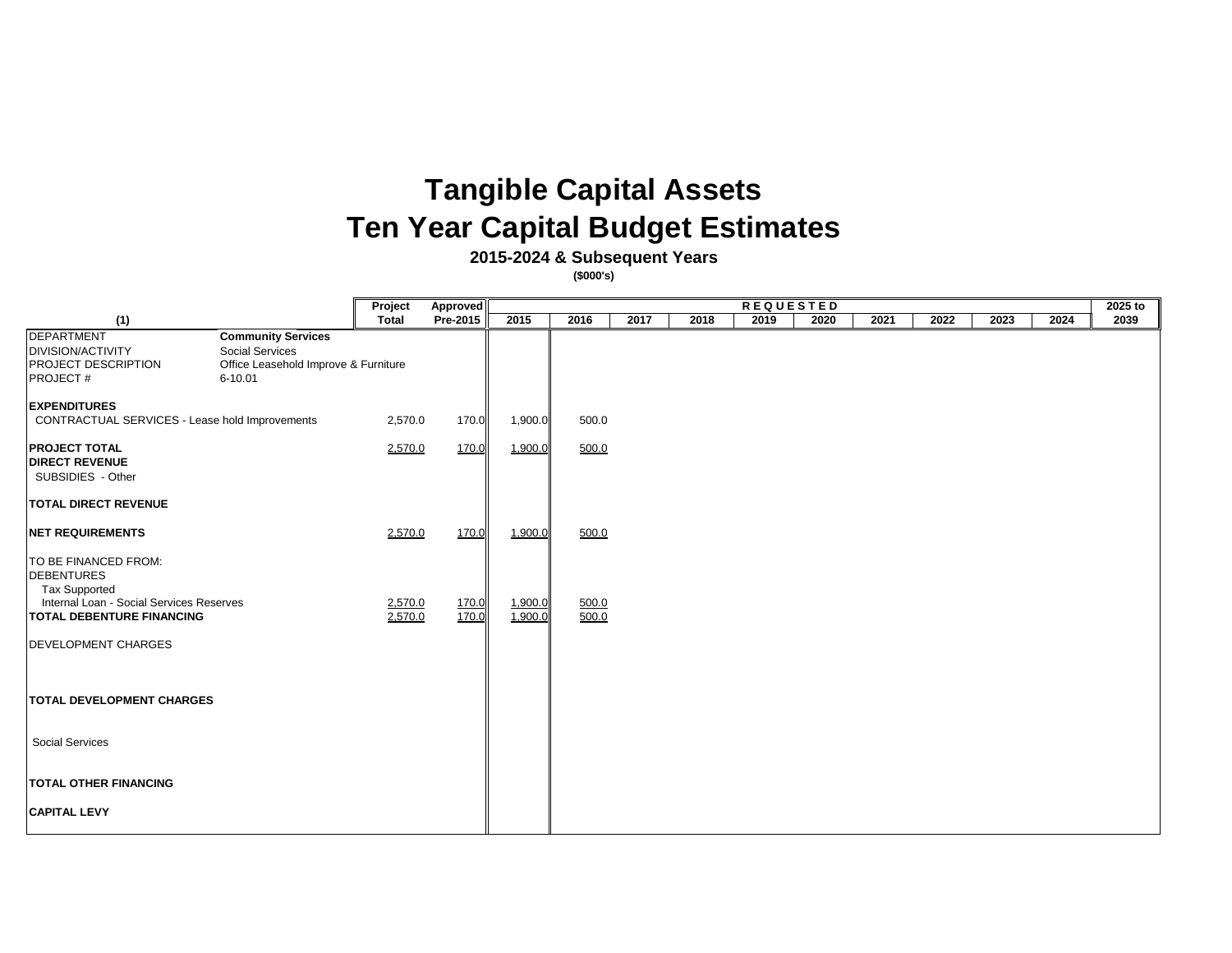### **2015-2024 Capital Budget Justification Other Capital Assets**

**Department: Community Services Budget Reference #: 6-10.02**

**Division: Social Services**

**Commitments Made**

The Housing and Homeless plan was approved by Council in November 2013. Commitment 18 in the Plan outlines the need to improve the physical space and services for homeless men. A feasibility study is underway in 2014 to determine use of the current Brock Mission building.

#### **Effects on Future Operating Budgets**

The supports for men in this program could possibly be provided by existing service providers such as Canadian Mental Health Association, Four Counties Addiction Services and VON 360 Nurse Practitioner Clinic to address physical, mental health and addictions issues. Future funding opportunities through CE LHIN will also be explored.

Overall program management may require some additional operating dollars for Brock which could come from a reallocation of CHPI or the municipal homeless budget.

#### **Project Name & Description Project Detail, Justification & Reference Map**

**Brock Street Mission – Revitalization/Supportive Housing** Brock received some financial assistance from the Canadian Mortgage and Housing Corporation in 2014 to assist with the feasibility study to determine if it is possible to develop a housing option with supports for men similar to the way in which Cameron House Semi Independent Units were created. The feasibility study will be complete in September 2014. Regardless of the outcome of the housing option, renovations to the building are required to improve the overall condition of the shelter and address accessibility issues.

> If planning proceeds with development at Brock Mission, a cost of \$500,000 capital expenditure has been estimated as the municipal contribution towards the construction phase of the project to begin in the spring of 2015. The proposed \$500,000 is to be cost shared between the City and County using the 2015 caseload split of 83/17 with the City share of \$415,000 to come from Social Services Division General Assistance Reserve. Consideration for capital cost contributions will be part of the plan of expenditures for Provincial IAH funding that will be considered by Joint Services and Council early in 2015.

Once the details of the feasibility study are known (September 2014), Brock will undertake a capital campaign.

Early stages of the assessment suggest 30 shelter beds and 15 single room occupancy style bedrooms could be realized. The project will require rezoning to Include longer term residence to the current use of the building as an emergency shelter. A rezoning application will be filed in late 2014 with the intent to go to Council in February 2015.

Building possibly could begin sometime in 2015.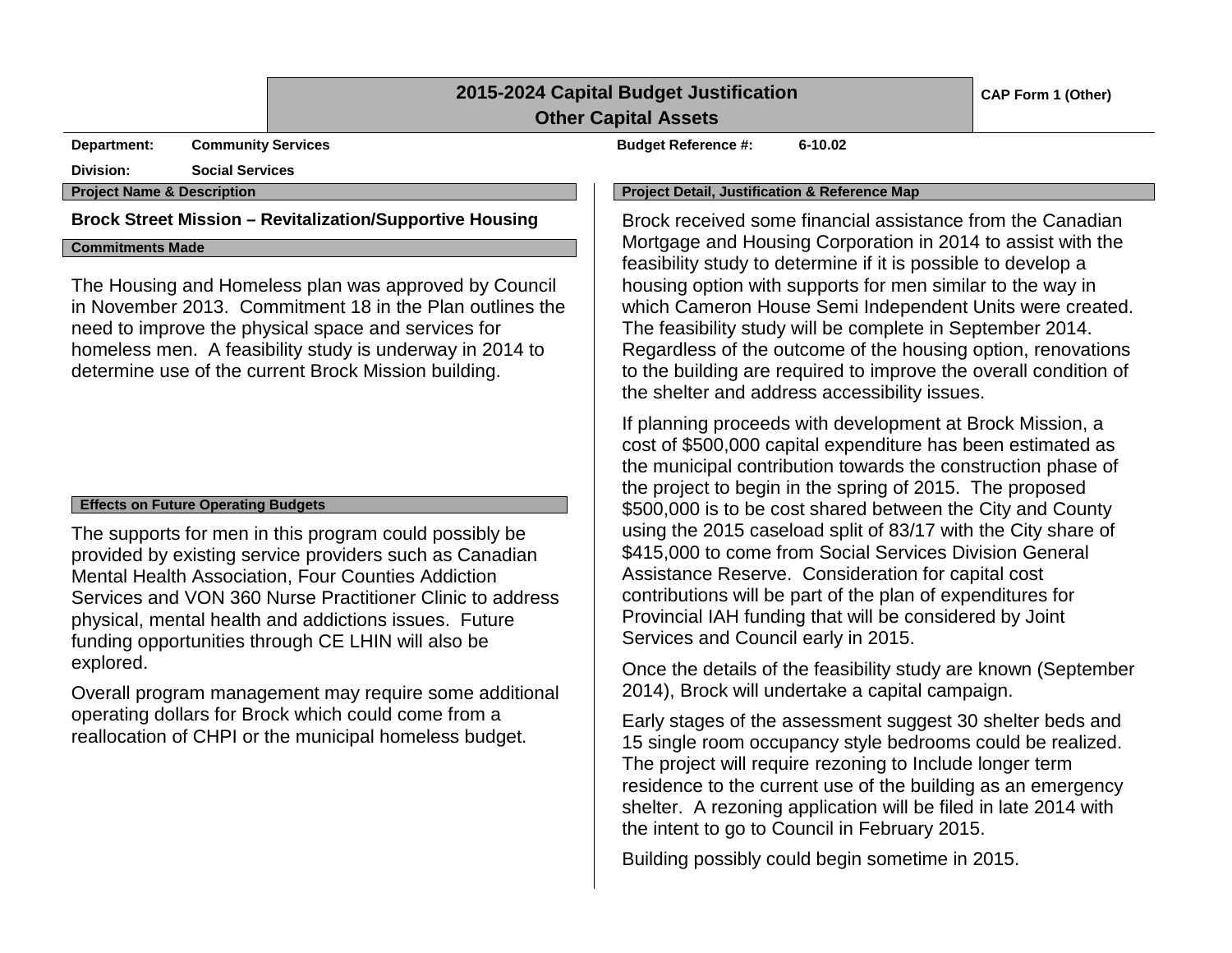# **City of Peterborough**

# **Other Capital Assets**

# **Ten Year Capital Budget Estimate**

**2015-2024 & Subsequent Years**

**(\$000's)**

|                                                                                                              |                                                                                                                    |                       | Project   Approved  | <b>REQUESTED</b> |              |      |      |      |      | 2025 to |      |      |      |      |
|--------------------------------------------------------------------------------------------------------------|--------------------------------------------------------------------------------------------------------------------|-----------------------|---------------------|------------------|--------------|------|------|------|------|---------|------|------|------|------|
|                                                                                                              |                                                                                                                    | <b>Total</b>          | <b>Pre-2015</b>     | 2015             | 2016         | 2017 | 2018 | 2019 | 2020 | 2021    | 2022 | 2023 | 2024 | 2039 |
| <b>DEPARTMENT</b><br><b>DIVISION/ACTIVITY</b><br><b>PROJECT DESCRIPTION</b><br><b>PROJECT#</b>               | <b>Community Services</b><br><b>Social Services</b><br><b>Brock - Revitalization/Supportive Housing</b><br>6-10.02 |                       |                     |                  |              |      |      |      |      |         |      |      |      |      |
| <b>EXPENDITURES</b>                                                                                          |                                                                                                                    |                       |                     |                  |              |      |      |      |      |         |      |      |      |      |
| <b>CONTRACTUAL SERVICES</b>                                                                                  |                                                                                                                    | 600.0                 | 100.0               | 250.0            | 250.0        |      |      |      |      |         |      |      |      |      |
| <b>PROJECT TOTAL</b><br><b>DIRECT REVENUE</b>                                                                |                                                                                                                    | 600.0                 | 100.0               | 250.0            | <u>250.0</u> |      |      |      |      |         |      |      |      |      |
| <b>OTHER - Social Housing - DOOR</b><br><b>OTHER - County of Peterborough</b><br><b>TOTAL DIRECT REVENUE</b> |                                                                                                                    | 50.0<br>93.5<br>143.5 | 50.0<br>8.5<br>58.5 | 42.5<br>42.5     | 42.5<br>42.5 |      |      |      |      |         |      |      |      |      |
| <b>NET REQUIREMENTS</b>                                                                                      |                                                                                                                    | 456.5                 | 41.5                | 207.5            | 207.5        |      |      |      |      |         |      |      |      |      |
| TO BE FINANCED FROM:<br><b>DEBENTURES</b><br><b>Tax Supported</b>                                            |                                                                                                                    |                       |                     |                  |              |      |      |      |      |         |      |      |      |      |
| <b>TOTAL DEBENTURE FINANCING</b>                                                                             |                                                                                                                    |                       |                     |                  |              |      |      |      |      |         |      |      |      |      |
| <b>DEVELOPMENT CHARGES</b>                                                                                   |                                                                                                                    |                       |                     |                  |              |      |      |      |      |         |      |      |      |      |
| <b>TOTAL DEVELOPMENT CHARGES</b>                                                                             |                                                                                                                    |                       |                     |                  |              |      |      |      |      |         |      |      |      |      |
| Social Services Reserve                                                                                      |                                                                                                                    | 456.5                 | 41.5                | 207.5            | 207.5        |      |      |      |      |         |      |      |      |      |
| <b>TOTAL OTHER FINANCING</b>                                                                                 |                                                                                                                    | <u>456.5</u>          | 41.5                | 207.5            | 207.5        |      |      |      |      |         |      |      |      |      |
| <b>CAPITAL LEVY</b>                                                                                          |                                                                                                                    |                       |                     |                  |              |      |      |      |      |         |      |      |      |      |

| ЭS |  |  |
|----|--|--|
|    |  |  |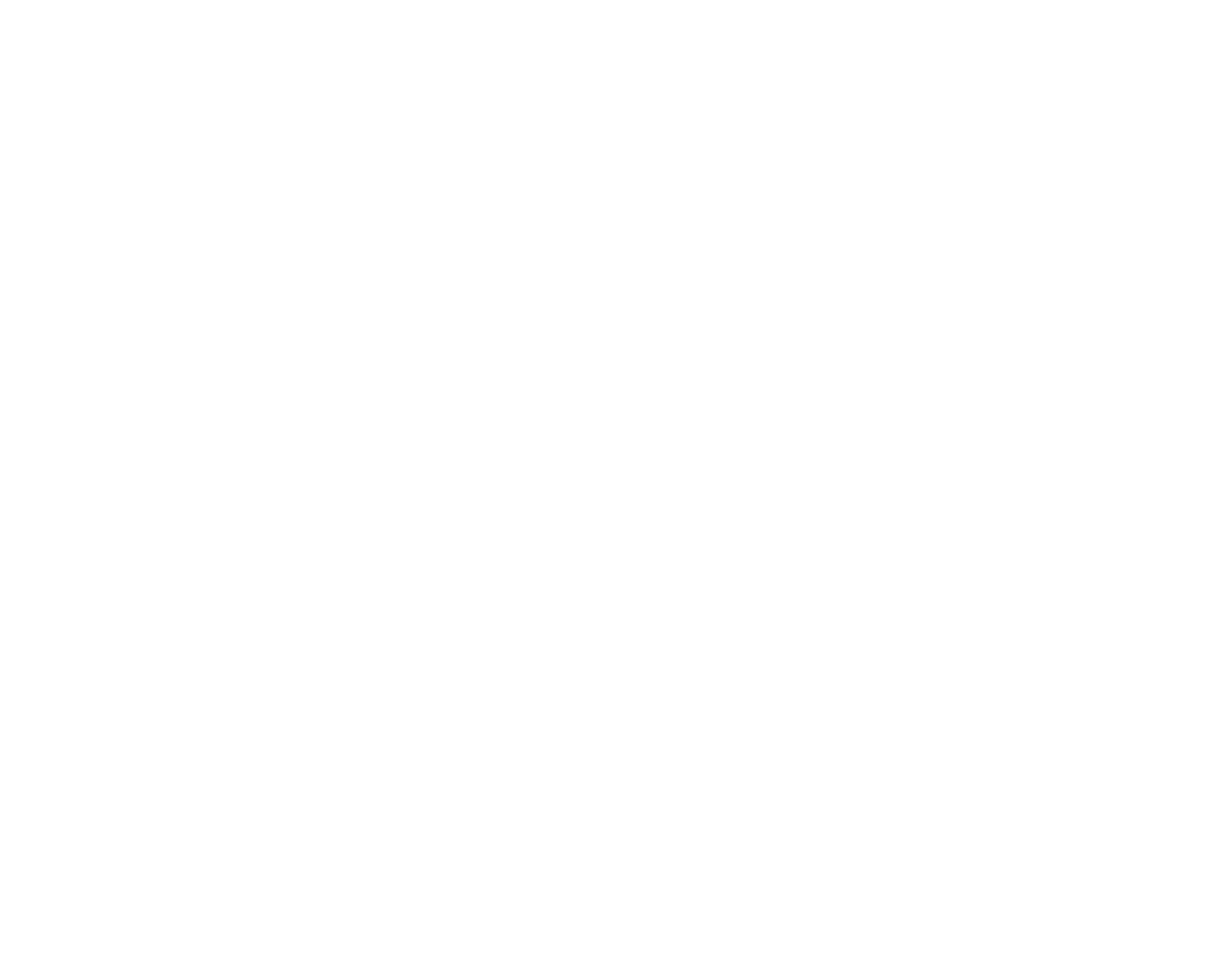|                                         |                |                            |                               |                                |                          |                               | Variances 2014 - 2015 Budget   |
|-----------------------------------------|----------------|----------------------------|-------------------------------|--------------------------------|--------------------------|-------------------------------|--------------------------------|
| <b>Description</b>                      | 2014 Approved  | 2014 Preliminary<br>Actual | Over (Under)<br>2014 Budget % | Over (Under)<br>2014 Budget \$ | 2015<br><b>Requested</b> | Over (Under)<br>2014 Budget % | Over (Under)<br>2014 Budget \$ |
| <b>HOUSING</b>                          |                |                            |                               |                                |                          |                               |                                |
| <b>Gross Expenditures</b>               |                |                            |                               |                                |                          |                               |                                |
| <b>Housing Administration</b>           | 825,888        | 825,413                    | $-0.1%$                       | $-475$                         | 970,134                  | 17.5%                         | 144,246                        |
| Peterborough Housing Corporation        | 3,025,000      | 3,025,000                  | 0.0%                          | 0                              | 3,148,000                | 4.1%                          | 123,000                        |
| <b>Rent Supplement Programs</b>         | 1,742,108      | 1,742,108                  | 0.0%                          | ∩                              | 1,792,108                | 2.9%                          | 50,000                         |
| Non Profit and Native Housing Providers | 7,080,000      | 6,985,000                  | $-1.3%$                       | $-95,000$                      | 6,925,000                | $-2.2%$                       | $-155,000$                     |
| <b>Housing Resource Centre</b>          | 401,885        | 441,885                    | 10.0%                         | 40,000                         | 486,885                  | 21.2%                         | 85,000                         |
| Housing Access Peterborough             | 131,225        | 131,225                    | 0.0%                          | ∩                              | 133,800                  | 2.0%                          | 2,575                          |
| Special Program Funding - DOOR          | 750,000        | 750,000                    | 0.0%                          | 0                              | 750,000                  | 0.0%                          |                                |
| Special Program Funding - IAH           | 823,534        | 813,539                    | $-1.2%$                       | $-9,995$                       | 350,039                  | $-57.5%$                      | -473,495                       |
|                                         | 14,779,640     | 14,714,170                 | $-0.4%$                       | $-65,470$                      | 14,555,966               | $-1.5%$                       | $-223,674$                     |
| <b>Revenues</b>                         |                |                            |                               |                                |                          |                               |                                |
| <b>Housing Administration</b>           | 468,967        | 468,712                    | $-0.1%$                       | $-255$                         | 535,372                  | 14.2%                         | 66,405                         |
| Peterborough Housing Corporation        | 1,924,821      | 1,924,821                  | 0.0%                          | 0                              | 2,005,556                | 4.2%                          | 80,735                         |
| <b>Rent Supplement Programs</b>         | 1,234,399      | 1,234,399                  | 0.0%                          | O                              | 1,271,589                | 3.0%                          | 37,190                         |
| Non Profit and Native Housing Providers | 4,886,985      | 4,835,970                  | $-1.0%$                       | $-51,015$                      | 4,839,775                | $-1.0%$                       | $-47,210$                      |
| <b>Housing Resource Centre</b>          | 291,460        | 331,460                    | 13.7%                         | 40,000                         | 356,475                  | 22.3%                         | 65,015                         |
| Housing Access Peterborough             | 70,468         | 70,468                     | 0.0%                          | 0                              | 72,252                   | 2.5%                          | 1,784                          |
| Special Program Funding - DOOR          | 750,000        | 750,000                    | 0.0%                          | 0                              | 750,000                  | 0.0%                          |                                |
| Special Program Funding - IAH           | 823,534        | 813,539                    | $-1.2%$                       | $-9,995$                       | 350,039                  | $-57.5%$                      | $-473,495$                     |
|                                         | 10,450,634     | 10,429,369                 | $-0.2%$                       | $-21,265$                      | 10,181,058               | $-2.6%$                       | $-269,576$                     |
| <b>Net Requirements</b>                 |                |                            |                               |                                |                          |                               |                                |
| <b>Housing Administration</b>           | 356,921        | 356,701                    | $-0.1%$                       | $-220$                         | 434,762                  | 21.8%                         | 77,841                         |
| Peterborough Housing Corporation        | 1,100,179      | 1,100,179                  | 0.0%                          | 0                              | 1,142,444                | 3.8%                          | 42,265                         |
| <b>Rent Supplement Programs</b>         | 507,709        | 507,709                    | 0.0%                          | $\Omega$                       | 520,519                  | 2.5%                          | 12,810                         |
| Non Profit and Native Housing Providers | 2,193,015      | 2,149,030                  | $-2.0%$                       | $-43,985$                      | 2,085,225                | $-4.9%$                       | $-107,790$                     |
| <b>Housing Resource Centre</b>          | 110,425        | 110,425                    | 0.0%                          | $\Omega$                       | 130,410                  | 18.1%                         | 19,985                         |
| Housing Access Peterborough             | 60,757         | 60,757                     | 0.0%                          | 0                              | 61,548                   | 1.3%                          | 791                            |
| Special Program Funding - DOOR          | $\overline{0}$ | $\overline{0}$             | 0.0%                          | ∩                              | 0                        | 0.0%                          | $\mathbf 0$                    |
| Special Program Funding - IAH           | $\Omega$       | $\Omega$                   | 0.0%                          |                                | $\Omega$                 | 0.0%                          |                                |
|                                         | 4,329,006      | 4,284,801                  | $-1.0%$                       | $-44,205$                      | 4,374,908                | 1.1%                          | 45,902                         |
|                                         |                |                            |                               |                                |                          |                               |                                |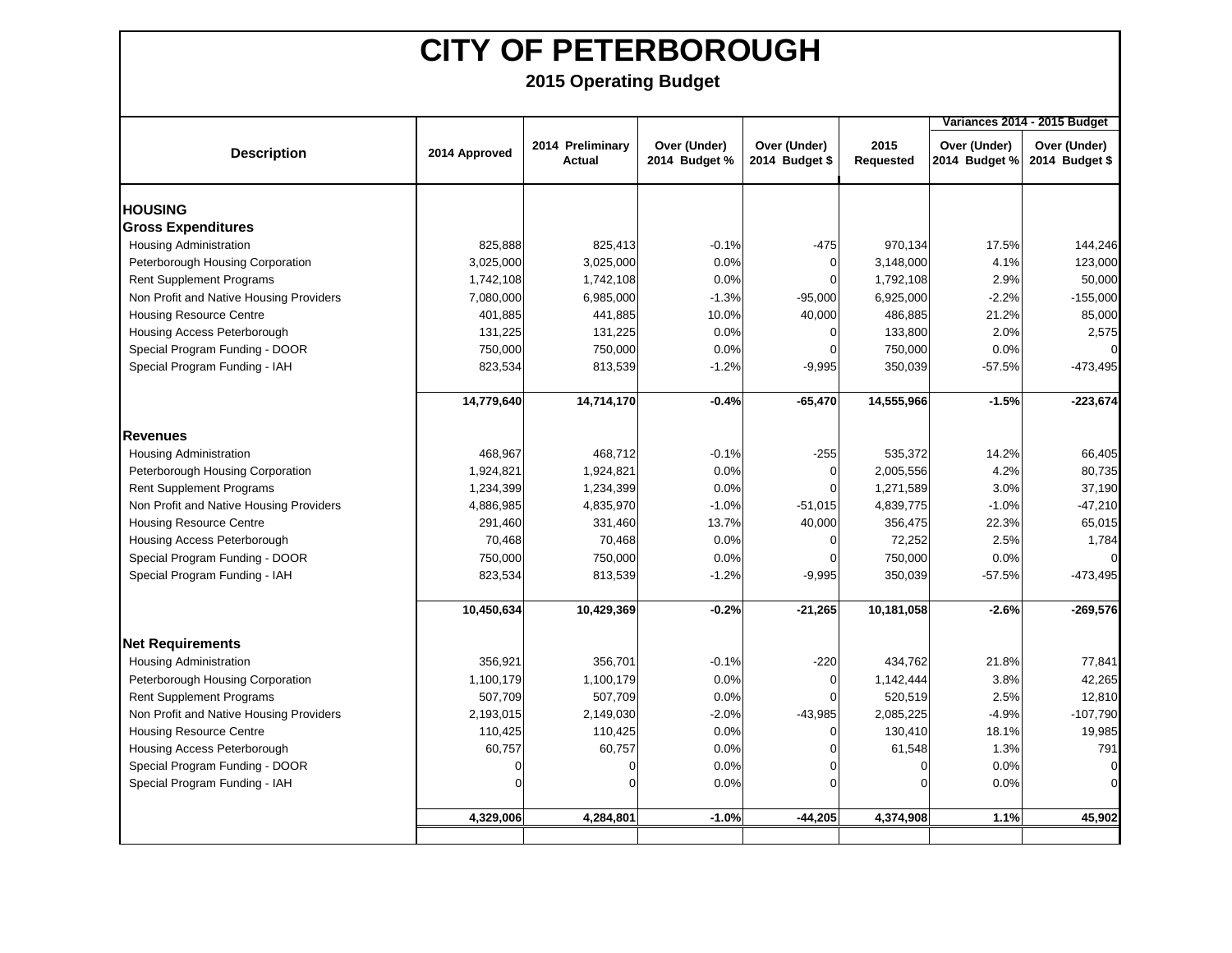## **2015 Operating Budget**

**Department: Planning And Development**

**Division: Housing**

#### **Statement of Purpose:**

The City of Peterborough is the provincially designated Service Manager for a portfolio of approximately 2,000 social housing units in the City and County, managed by 20 non-profit providers. The City funds and administers housing programs for the City and County. Senior government funding is used to construct affordable rental housing, and assist low-income households through loans and grants.

#### **Highlights:**

The majority of the Housing Division's budget supports social housing, as prescribed by provincially legislated funding formulas. A consolidated service agreement between the City and County is used to calculate the County's proportionate share, which is 54.0% in 2015 (53.7% in 2014).

The Division's annual work program has four main elements: Social Housing Portfolio and Rent Supplement Programs, Affordable Housing Stock, Housing Policy Development and Housing Support Programs.

The Housing Services Act (HSA, 2011), sets out the City's social housing responsibilities. Core legislated responsibilities for the City include:

- Maintaining service levels (1,569 units which are rent geared-toincome);
- Calculating and paying annual subsidies using several funding formulas;
- Managing a social housing waiting list (Housing Access Peterborough);
- Providing local rules about eligibility, priority and occupancy of social housing;
- Conducting operational reviews; and,
- Reporting to the Province on annual compliance.

Social housing is a multi-million dollar community asset. The City must go beyond the basic legislation in order to plan for the future and preserve this asset. The Division will undertake a strategic plan for social housing in consultation with providers in 2015. Staff will continue to provide professional advice about asset and property management,

#### **Activity Name: Housing**

**Budget Account #: 791, 792, 793, 794, 795, 796, 797, 798, 799, 800, 801, 802, 803, 804, 805, 806**

capital repair, and support good governance among the hundreds of volunteers on the non-profit Board of Directors that own and manage the portfolio.

The Division designs and delivers housing programs, negotiates for funding with the Province and other partners, monitors construction progress for funded housing projects, and ensures multi-year program compliance.

The Division has service contracts with the Housing Resource Centre (HRC is operated by Community Counseling and Resource Centre) and Housing Access Peterborough (HAP is delivered by Peterborough Housing Corporation). The Division supports the committee work of the Affordable Housing Action Committee (AHAC), their annual publication (Housing is Fundamental) and periodic research projects.

The major increases to the Division's budget over last year are: \$100,000 to the PHC capital reserve, \$150,000 to the Partnership reserve, \$25,000 to each of the municipal rent supplement and commercial rent supplement programs, and \$45,000 to HRC to accommodated staffing required for new program delivery. Savings in other areas help offset half of these costs.

#### **Performance Data/Work Program:**

The need for affordable housing in the City and County is measured annually as follows: households on the social housing waiting list which has declined by about 100 households to 1,510; the average twobedroom apartment monthly rent has increased by about 1% to \$915; and the vacancy rate is 4.8%, up from 2.7% last year indicating that there are more vacant rental units.

| <b>Staff Complement</b> (Forms 3,4, & 5) | 2014 Approved | 2015 Request |
|------------------------------------------|---------------|--------------|
| <b>Established Full Time Salary</b>      | 6.400         | 6.400        |
| Established Full Time Wage               |               |              |
| <b>Part Time Positions</b>               |               |              |
| Total F.T.E.                             | 6.400         | 6.400        |

**Form 1**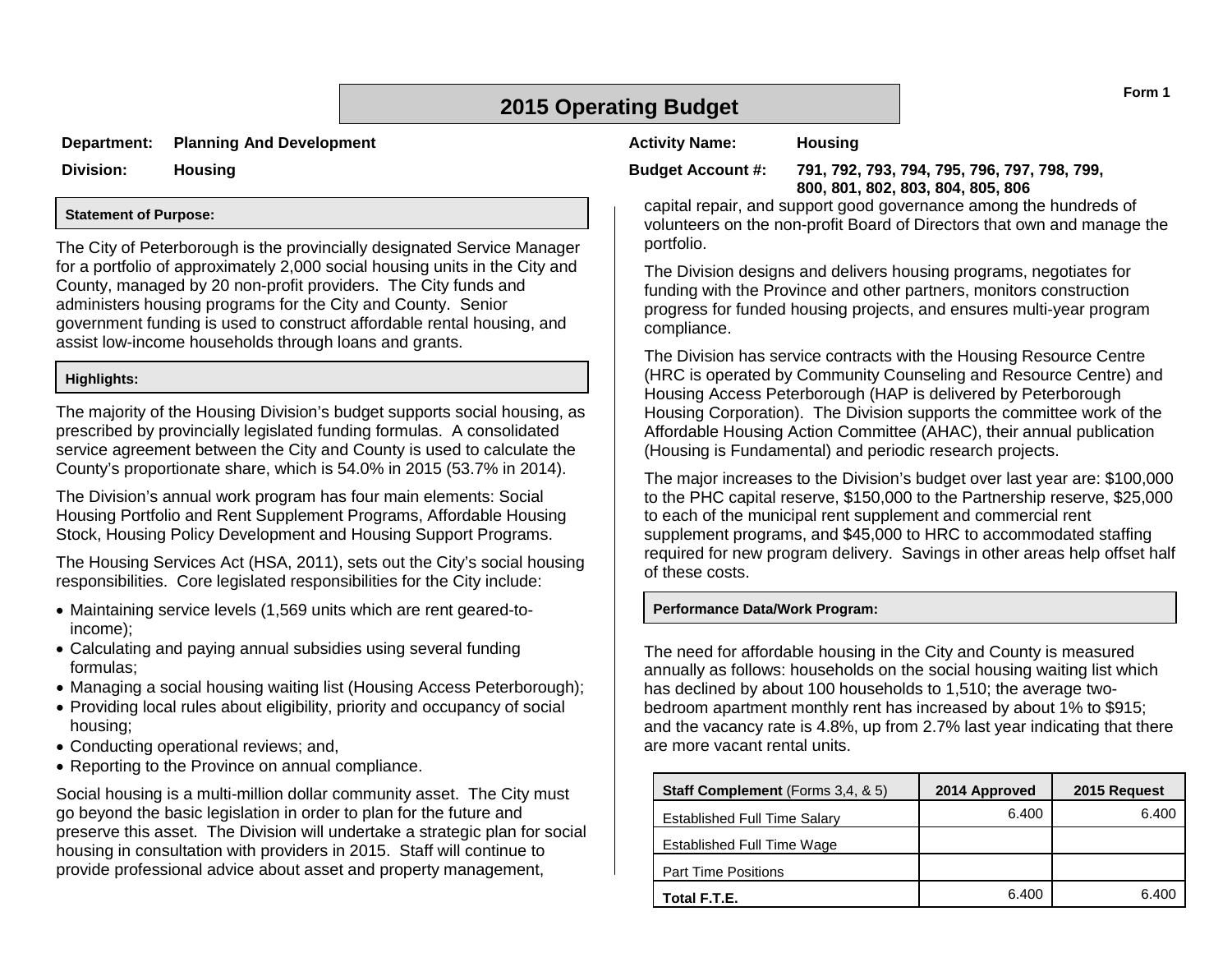|                                                     |               |                            |                               |                                |                   | Variances 2014 - 2015 Budget  |                                |  |  |
|-----------------------------------------------------|---------------|----------------------------|-------------------------------|--------------------------------|-------------------|-------------------------------|--------------------------------|--|--|
| <b>Description</b>                                  | 2014 Approved | 2014 Preliminary<br>Actual | Over (Under)<br>2014 Budget % | Over (Under)<br>2014 Budget \$ | 2015<br>Requested | Over (Under)<br>2014 Budget % | Over (Under)<br>2014 Budget \$ |  |  |
| <b>Housing</b>                                      |               |                            |                               |                                |                   |                               |                                |  |  |
| Personnel                                           | 664,015       | 664,015                    | 0.0%                          | 0                              | 677,483           | 2.0%                          | 13,468                         |  |  |
| Contractual                                         | 14,136,625    | 14,071,505                 | $-0.5%$                       | $-65,120$                      | 13,768,283        | $-2.6%$                       | $-368,342$                     |  |  |
| Materials, Supplies                                 | 3,200         | 3,200                      | 0.0%                          | 0                              | 3,200             | 0.0%                          |                                |  |  |
| Fees, Debt Charges                                  |               |                            | 0.0%                          |                                | o                 | 0.0%                          |                                |  |  |
| New Equipment                                       |               |                            | 0.0%                          | $\Omega$                       |                   | 0.0%                          |                                |  |  |
| Travelling, Training                                | 15,800        | 15,450                     | $-2.2%$                       | $-350$                         | 17,000            | 7.6%                          | 1,200                          |  |  |
| <b>Transfer to Reserve</b>                          |               | $\Omega$                   | 0.0%                          | $\Omega$                       | 150,000           | 0.0%                          | 150,000                        |  |  |
| Recoveries - Interdepartmental                      | $-40,000$     | $-40,000$                  | 0.0%                          | ∩                              | $-60,000$         | $-50.0%$                      | $-20,000$                      |  |  |
|                                                     |               |                            |                               |                                |                   |                               |                                |  |  |
|                                                     | 14,779,640    | 14,714,170                 | $-0.4%$                       | $-65,470$                      | 14,555,966        | $-1.5%$                       | $-223,674$                     |  |  |
| <b>Transfer from Province Government</b>            | 30,000        | 30,000                     | 0.0%                          | $\Omega$                       | 25,000            | $-16.7%$                      | $-5,000$                       |  |  |
| Transfer from Fed. Gov't - Social Housing Portfolio | 4,361,348     | 4,351,353                  | $-0.2%$                       | $-9,995$                       | 3,951,912         | $-9.4%$                       | $-409,436$                     |  |  |
| <b>Transfer from Social Services</b>                | 263,385       | 303,385                    | 15.2%                         | 40,000                         | 318,385           | 20.9%                         | 55,000                         |  |  |
| Transfer From/(To) Reserves                         | 775,000       | 775,000                    | 0.0%                          | $\Omega$                       | 750,000           | $-3.2%$                       | $-25,000$                      |  |  |
| <b>County Share</b>                                 | 5,020,901     | 4,969,631                  | $-1.0%$                       | $-51,270$                      | 5,135,761         | 2.3%                          | 114,860                        |  |  |
|                                                     |               |                            |                               |                                |                   |                               |                                |  |  |
|                                                     | 10,450,634    | 10,429,369                 | $-0.2%$                       | $-21,265$                      | 10,181,058        | $-2.6%$                       | $-269,576$                     |  |  |
| <b>INET REQUIREMENT</b>                             | 4,329,006     | 4,284,801                  | $-1.0%$                       | $-44,205$                      | 4,374,908         | 1.1%                          | 45,902                         |  |  |
|                                                     |               |                            |                               |                                |                   |                               |                                |  |  |
|                                                     |               |                            |                               |                                |                   |                               |                                |  |  |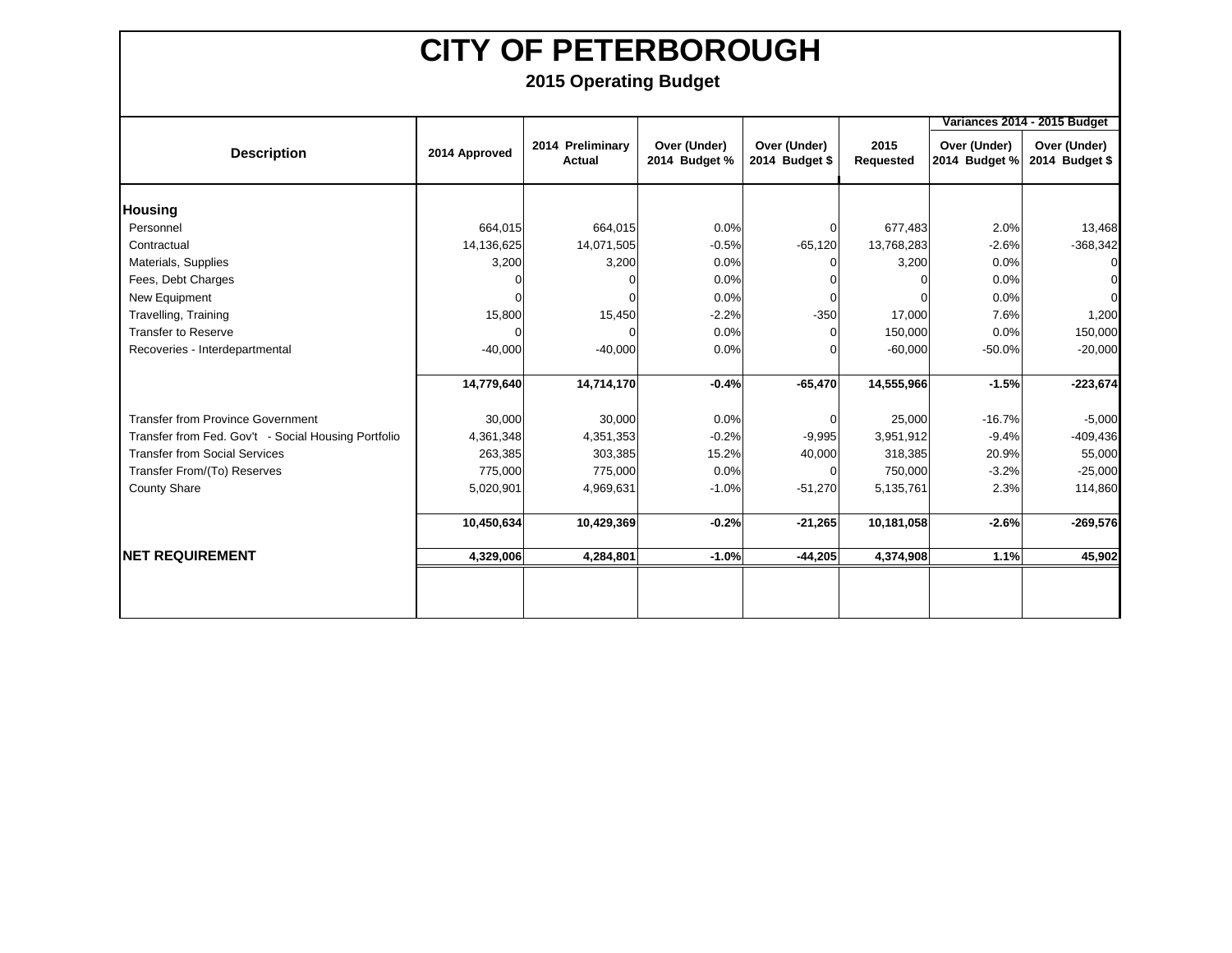| 2015-2024 Capital Budget Justification |  |  |
|----------------------------------------|--|--|
|----------------------------------------|--|--|

**CAP Form 1 (Other)**

#### **Other Capital Assets**

**Department: Planning & Development Budget Reference #:** 7-4.01

**Division: Housing**

**Commitments Made**

None

#### **Effects on Future Operating Budgets**

This investment in upgrading and maintaining the existing aging portfolio will help provide safe reliable housing, reduce operating costs, reduce the waiting list, and enable the City to maintain the portfolio to meet the Province's required service level standard.

**Project Name & Description Project Detail, Justification & Reference Map**

**Capital Repairs - Housing The \$100,000/year is a "placeholder" that deals with emergency Capital Repairs - Housing** repairs only until a strategic asset management plan can be considered by Council. This capital reserve will accumulate, with City and County contributions based on the weighted assessment sharing ratios, as long as no emergency repairs are required to be funded within the year.

> Past government initiatives, such as the 2008 Social Housing Capital Repair Fund provided the City with \$0.85 million, and the 2009/2010 Social Housing Renovation and Retrofit Program (SHRRP) provided the City with \$5.4 million, to help fund immediately needed repairs. These programs took the pressure off in the short term but have now ended and there are no signs of any program to replace them. The Investment in Affordable Housing Program (IAH) does not allow any money be directed to social housing.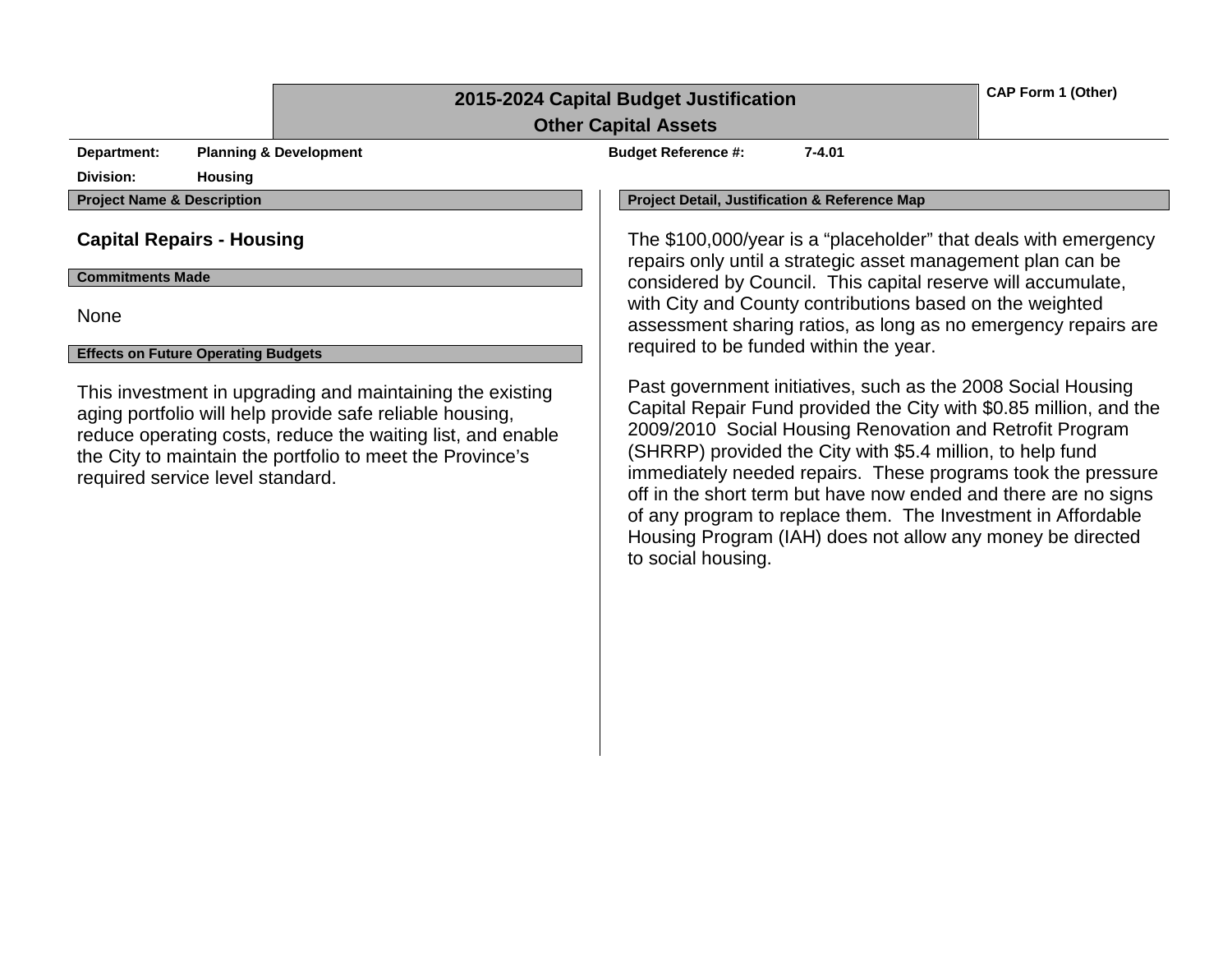# **City of Peterborough**

# **Other Capital Assets**

# **Ten Year Capital Budget Estimates**

**2015-2024 & Subsequent Years**

**(\$000's)**

|                                                                                                |                                                                                      |                    |                 |              | $\mathbf{v}$ |              |              |              |              |              |              |                     |              |                    |
|------------------------------------------------------------------------------------------------|--------------------------------------------------------------------------------------|--------------------|-----------------|--------------|--------------|--------------|--------------|--------------|--------------|--------------|--------------|---------------------|--------------|--------------------|
|                                                                                                |                                                                                      | Project            | Approved        |              |              |              | 2025 to      |              |              |              |              |                     |              |                    |
|                                                                                                |                                                                                      | <b>Total</b>       | <b>Pre-2015</b> | 2015         | 2016         | 2017         | 2018         | 2019         | 2020         | 2021         | 2022         | 2023                | 2024         | 2039               |
| <b>DEPARTMENT</b><br><b>DIVISION/ACTIVITY</b><br><b>PROJECT DESCRIPTION</b><br><b>PROJECT#</b> | <b>Planning &amp; Development</b><br>Housing<br><b>Capital Repairs</b><br>$7 - 4.01$ |                    |                 |              |              |              |              |              |              |              |              |                     |              |                    |
| <b>EXPENDITURES</b><br>CONTRACTUAL SERVICES                                                    |                                                                                      | 4,650.0            | 200.0           | 100.0        | 125.0        | 125.0        | 125.0        | 150.0        | 150.0        | 150.0        | 175.0        | 175.0               | 175.0        | 3,000.0            |
| <b>PROJECT TOTAL</b><br><b>DIRECT REVENUE</b>                                                  |                                                                                      | 4,650.0            | 200.0           | 100.0        | <u>125.0</u> | 125.0        | <u>125.0</u> | <u>150.0</u> | <u>150.0</u> | <u>150.0</u> | <u>175.0</u> | <u>175.0</u>        | <u>175.0</u> | 3,000.0            |
| <b>SUBSIDIES</b><br><b>OTHER - County of Peterborough</b><br><b>TOTAL DIRECT REVENUE</b>       |                                                                                      | 2,456.9<br>2,456.9 | 107.4<br>107.4  | 53.7<br>53.7 | 53.7<br>53.7 | 67.1<br>67.1 | 67.1<br>67.1 | 67.1<br>67.1 | 80.6<br>80.6 | 80.6<br>80.6 | 80.6<br>80.6 | 94.0<br><u>94.0</u> | 94.0<br>94.0 | 1,611.0<br>1,611.0 |
| <b>NET REQUIREMENTS</b>                                                                        |                                                                                      | 2,193.1            | 92.6            | 46.3         | 71.3         | 57.9         | 57.9         | <u>82.9</u>  | 69.4         | <u>69.4</u>  | <u>94.4</u>  | <u>81.0</u>         | 81.0         | 1,389.0            |
| <b>TO BE FINANCED FROM:</b><br><b>DEBENTURES</b><br><b>Tax Supported</b>                       |                                                                                      |                    |                 |              |              |              |              |              |              |              |              |                     |              |                    |
| <b>TOTAL DEBENTURE FINANCING</b>                                                               |                                                                                      |                    |                 |              |              |              |              |              |              |              |              |                     |              |                    |
| <b>DEVELOPMENT CHARGES</b>                                                                     |                                                                                      |                    |                 |              |              |              |              |              |              |              |              |                     |              |                    |
| <b>TOTAL DEVELOPMENT CHARGES</b>                                                               |                                                                                      |                    |                 |              |              |              |              |              |              |              |              |                     |              |                    |
| <b>Social Housing Reserve</b>                                                                  |                                                                                      | 46.3               | 46.3            |              |              |              |              |              |              |              |              |                     |              |                    |
| <b>TOTAL OTHER FINANCING</b>                                                                   |                                                                                      | 46.3               | 46.3            |              |              |              |              |              |              |              |              |                     |              |                    |
| <b>CAPITAL LEVY</b>                                                                            |                                                                                      | 2,146.8            | 46.3            | 46.3         | 71.3         | <u>57.9</u>  | <u>57.9</u>  | <u>82.9</u>  | 69.4         | 69.4         | <u>94.4</u>  | <u>81.0</u>         | <u>81.0</u>  | 1,389.0            |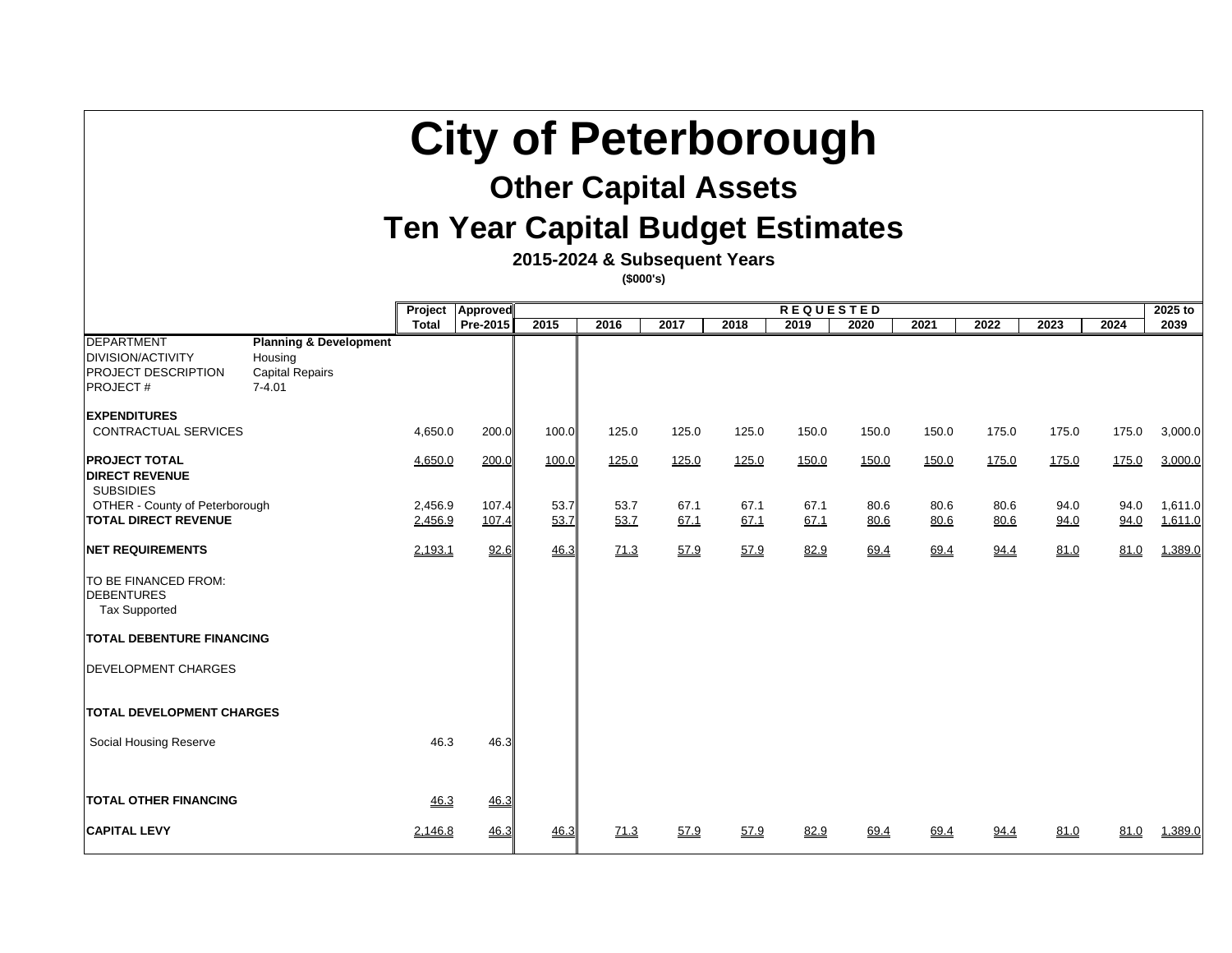## **2015-2024 Capital Budget Justification**

**CAP Form 1 (Other)**

### **Other Capital Assets**

**Department: Planning & Development Budget Reference #: 7-4.02**

**Division: Housing**

#### **Commitments Made**

None

#### **Effects on Future Operating Budgets**

Asset management in the social housing portfolio can be a key driver of operating costs – strategic asset management reduces budget pressure that arises when maintenance is deferred or overlooked.

The Housing Division formulates strategies about required repairs based on expert opinion, prioritizes needs, and where necessary, stages funding, to ensure capital needs are addressed.

Up-to-date BCA's are necessary for proactive property management decisions, as well as bulk Tenders, that when managed by City staff have historically provided significant savings in operating costs and are an excellent teaching opportunity.

#### **Project Name & Description Project Detail, Justification & Reference Map**

**Building Condition Assessments (BCA)** Future portfolio wide Building Condition Assessments (BCA's) will:

- Update existing assessments of the social housing portfolio in the City and County of Peterborough
- identify and target capital repair needs for another 25 to 30 year period
- provide foundation of a strategic asset management plan for both the City and the housing providers through the introduction of an interactive Database

A BCA should be undertaken every three to five years by qualified professionals. Strategic asset management depends on current information and responsive information management for reporting and monitoring.

BCA's, in conjunction with the City's asset management strategy, will significantly improve monitoring of social housing providers' capital reserves, as well as identify capital repair needs and providers' capacities to pay.